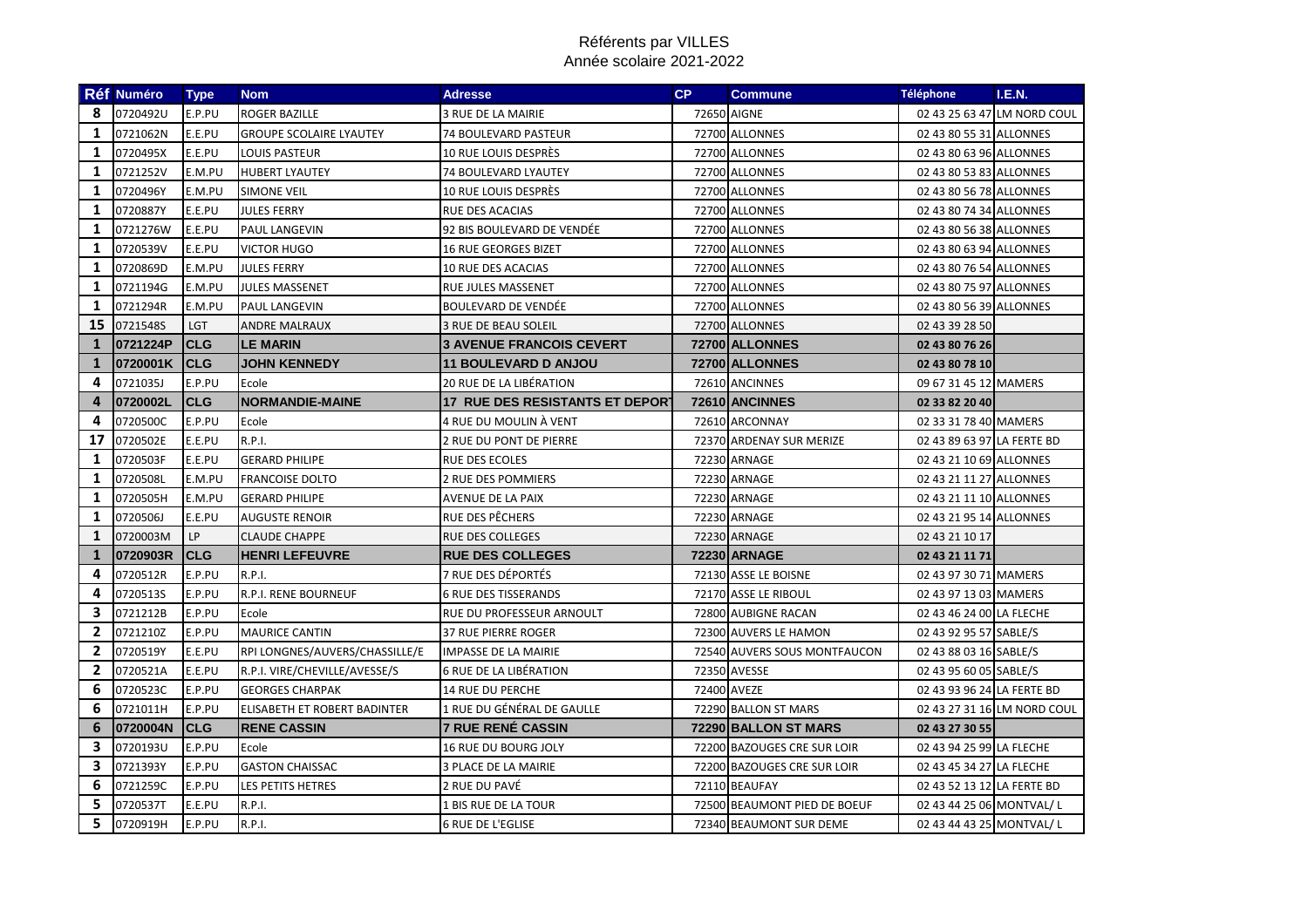| 4                        | 0720542Y | E.P.PU      | Ecole                          | <b>RUE SAINT PIERRE</b>      | 72170 BEAUMONT SUR SARTHE    | 02 43 97 01 76 MAMERS      |                              |
|--------------------------|----------|-------------|--------------------------------|------------------------------|------------------------------|----------------------------|------------------------------|
| $\overline{4}$           | 0720904S | <b>CLG</b>  | <b>LE JONCHERAY</b>            | <b>AVENUE DU JONCHERAY</b>   | 72170 BEAUMONT SUR SARTHE    | 02 43 97 00 20             |                              |
| 17                       | 0720545B | E.P.PU      | <b>R.P.I.</b>                  | 15 RUE DE LA GARE            | 72160 BEILLE                 | 02 43 89 94 74 LA FERTE BD |                              |
| 17                       | 0720546C | E.P.PU      | R.P.I. LES PETITS HETRES       | <b>4 PLACE DE L'EGLISE</b>   | 72320 BERFAY                 | 02 43 35 27 93 LA FERTE BD |                              |
| 15                       | 0720547D | E.P.PU      | R.P.I. - ECOLE DE BERNAY EN CH | 5 RUE DU MANS                | 72240 BERNAY EN CHAMPAGNE    |                            | 02 43 20 70 88 LE MANS OUEST |
| 17                       | 0720549F | E.E.PU      | ECOLE ELEMENTAIRE PUBLIQUE     | 2 AVENUE DE LA GARE          | 72310 BESSE SUR BRAYE        | 02 43 35 51 46 MONTVAL/L   |                              |
| 17                       | 0720551H | E.M.PU      | <b>BOURG JOLI</b>              | 10 RUE PAUL HERBAULT         | 72310 BESSE SUR BRAYE        | 02 43 35 33 83 MONTVAL/L   |                              |
| 17                       | 0721089T | <b>CLG</b>  | <b>COURTANVAUX</b>             | <b>AVENUE DE COURTANVAUX</b> | <b>72310 BESSE SUR BRAYE</b> | 02 43 35 31 20             |                              |
| 17                       | 0720555M | E.P.PU      | <b>JACQUES PREVERT</b>         | <b>4 PLACE HENRI PAUMIER</b> | 72400 BOESSE LE SEC          | 02 43 93 56 27 LA FERTE BD |                              |
| 6                        | 0720557P | E.P.PU      | CATHERINE PAYSAN               | <b>18 PLACE D'ARMES</b>      | 72110 BONNETABLE             | 02 43 29 31 45 LA FERTE BD |                              |
| 6                        | 0721093X | <b>CLG</b>  | <b>LA FORESTERIE</b>           | <b>RUE DE TWISTRINGEN</b>    | 72110 BONNETABLE             | 02 43 29 33 59             |                              |
| 17                       | 0720562V | E.E.PU      | <b>RENE CASSIN</b>             | <b>3 RUE DES MAILLETS</b>    | 72440 BOULOIRE               | 02 43 35 40 49 LA FERTE BD |                              |
| 17                       | 0720563W | E.M.PU      | Ecole                          | <b>6 RUE MONTREUL</b>        | 72440 BOULOIRE               | 02 43 35 62 83 LA FERTE BD |                              |
| 17                       | 0720007S | <b>CLG</b>  | <b>GUILLAUME APOLLINAIRE</b>   | <b>15 RUE DU COLLEGE</b>     | 72440 BOULOIRE               | 02 43 35 40 48             |                              |
| $\mathbf{2}$             | 0720565Y | E.P.PU      | Ecole                          | <b>9 RUE DES ORIETTES</b>    | 72270 BOUSSE                 | 02 43 45 00 83 LA FLECHE   |                              |
| 15                       | 0720566Z | E.E.PU      | Ecole                          | 10 RUE DES FRÊNES            | 72550 BRAINS SUR GEE         | 02 43 88 75 03 SABLE/S     |                              |
| 17                       | 0721068V | E.P.PU      | CHANTEFABLES                   | SQUARE DES CHARDONNERETS     | 72250 BRETTE LES PINS        | 02 43 75 92 60 LE MANS SUD |                              |
| 5                        | 0720907V | <b>LPA</b>  | <b>BRETTE LES PINS</b>         |                              | 72250 BRETTE LES PINS        | 02 43 75 83 01             |                              |
| 15                       | 0721368W | E.P.PU      | <b>CLAUDE CHAPPE</b>           | <b>3 BIS RUE DU PRIEURÉ</b>  | <b>72350 BRULON</b>          | 02 43 92 45 85 SABLE/S     |                              |
| $\mathbf{2}$             | 0721249S | E.E.PU      | CAMILLE SOUCHU                 | 3 RUE DU STADE               | 72330 CERANS FOULLETOURTE    | 02 43 87 23 16 LA FLECHE   |                              |
| $\mathbf{2}$             | 0721295S | E.M.PU      | <b>LES LUTINS</b>              | 10 RUE DE LA RÉPUBLIQUE      | 72330 CERANS FOULLETOURTE    | 02 43 87 85 89 LA FLECHE   |                              |
| $\mathbf{2}$             | 0721483W | <b>CLG</b>  | <b>PIERRE BELON</b>            | <b>5 RUE DU STADE</b>        | 72330 CERANS FOULLETOURTE    | 02 43 87 88 30             |                              |
| 5.                       | 0721256Z | E.P.PU      | <b>R.P.I.</b>                  | 20 RUE DE LA FONTAINE MAROT  | 72340 CHAHAIGNES             | 02 43 79 60 40 MONTVAL/L   |                              |
| 17                       | 0721072Z | E.P.PU      | Ecole                          | <b>26 RUE LUCIEN CORBIN</b>  | 72250 CHALLES                | 02 43 78 12 61 LE MANS SUD |                              |
| $\overline{ }$           | 0721228U | E.E.PU      | <b>JACQUES PREVERT</b>         | RUE LÉOPOLD GOULOUMES        | 72470 CHAMPAGNE              | 02 43 89 52 04 LE MANS EST |                              |
| $\overline{ }$           | 0721229V | E.E.PU      | LOUISE MICHEL                  | RUE CÉLESTIN FREINET         | 72470 CHAMPAGNE              | 02 43 89 50 94 LE MANS EST |                              |
| 7                        | 0720871F | E.M.PU      | <b>PAULINE KERGOMARD</b>       | RUE PAULINE KERGOMARD        | 72470 CHAMPAGNE              | 02 43 89 52 25 LE MANS EST |                              |
| 17                       | 0721228U | E.E.PU      | <b>JACQUES PREVERT</b>         | RUE LÉOPOLD GOULOUMES        | 72470 CHAMPAGNE              | 02 43 89 52 04 LE MANS EST |                              |
| 17                       | 0721229V | E.E.PU      | LOUISE MICHEL                  | RUE CÉLESTIN FREINET         | 72470 CHAMPAGNE              | 02 43 89 50 94 LE MANS EST |                              |
| 17                       | 0720871F | E.M.PU      | PAULINE KERGOMARD              | RUE PAULINE KERGOMARD        | 72470 CHAMPAGNE              | 02 43 89 52 25 LE MANS EST |                              |
| 17                       | 0721086P | <b>CLG</b>  | <b>WILBUR WRIGHT</b>           | <b>RUE LEOPOLD GOULOUMES</b> | 72470 CHAMPAGNE              | 02 43 89 52 01             |                              |
| 4                        | 0720586W | E.P.PU      | Ecole                          | RUE DE LA BARRE              | 72610 CHAMPFLEUR             | 02 33 82 28 10 MAMERS      |                              |
| 7                        | 0721073A | E.E.PU      | Ecole                          | RUE DE L'EPAU                | <b>72560 CHANGE</b>          | 02 43 40 02 73 LE MANS EST |                              |
| $\overline{\phantom{a}}$ | 0720589Z | E.M.PU      | Ecole                          |                              | 72560 CHANGE                 | 02 43 40 07 55 LE MANS EST |                              |
| $\overline{7}$           | 0720920J | <b>EREA</b> | <b>RAPHAEL ELIZE</b>           | 48 ROUTE D YVRE L EVEQUE     | <b>72560 CHANGE</b>          | 02 43 40 02 55             |                              |
| $\overline{7}$           | 0721477P | <b>CLG</b>  | <b>JACQUES PELETIER</b>        | <b>RUE JACQUES PELETIER</b>  | <b>72560 CHANGE</b>          | 02 43 40 12 60             |                              |
| $\mathbf{2}$             | 0720991L | E.P.PU      | R.P.I. SIVOS CHANTENAY/PIRMIL/ | <b>RUE JULES FERRY</b>       | 72430 CHANTENAY VILLEDIEU    | 02 43 92 10 54 SABLE/S     |                              |
| 15                       | 0720098R | E.E.PU      | RPI - ECOLE FERNAND CHOTARD    | 9 RUE DU GÉNÉRAL LECLERC     | 72540 CHASSILLE              | 02 43 88 07 06 SABLE/S     |                              |
| 10                       | 0720103W | E.P.PU      | <b>JULES FERRY</b>             | 13 RUE DE LA DENISIÈRE       | 72550 CHAUFOUR NOTRE DAME    |                            | 02 43 88 87 40 LE MANS OUEST |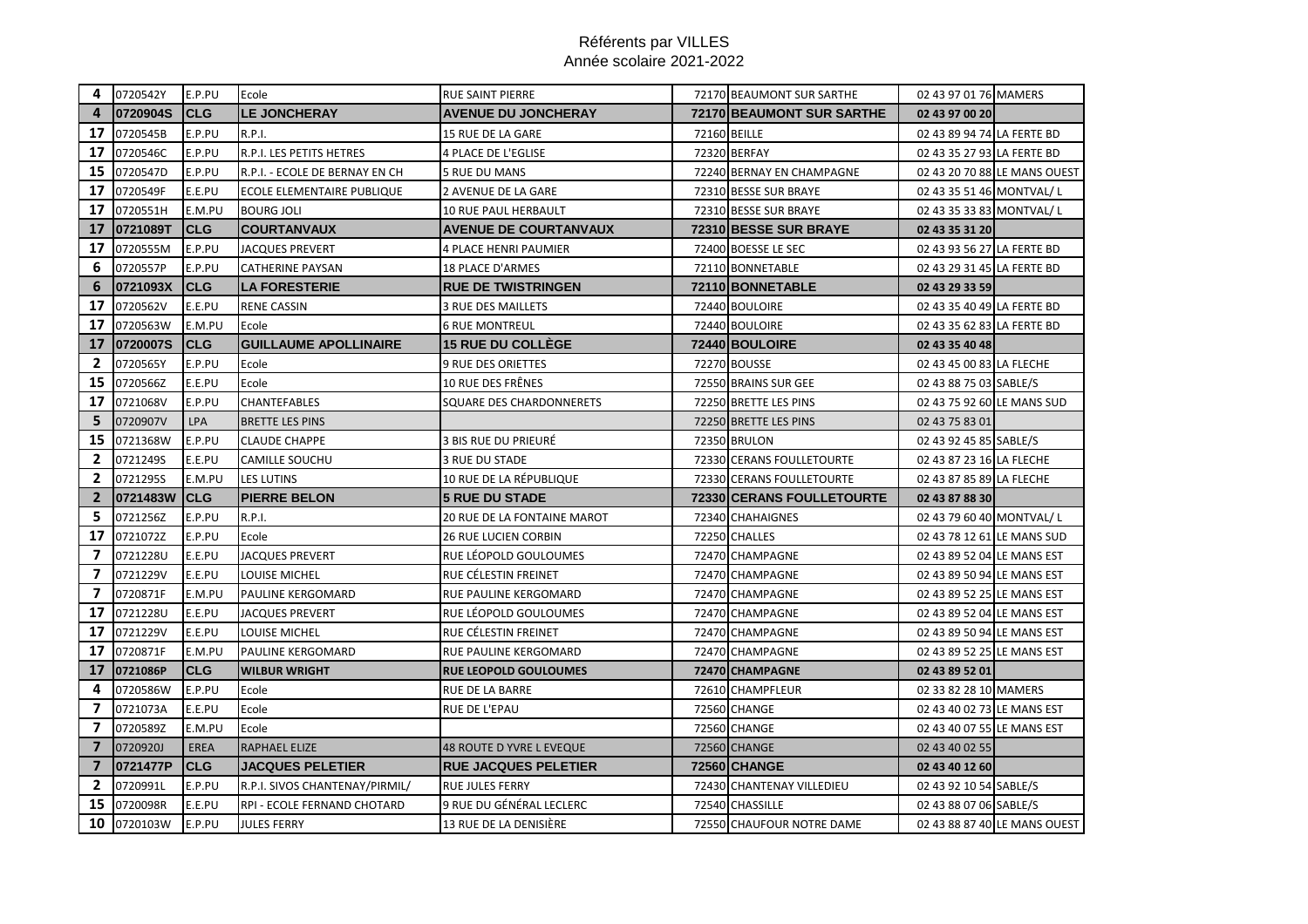| $\mathbf{2}$ | 0720107A | E.P.PU     | Ecole                         | ROUTE DE LA SUZE                | 72210 CHEMIRE LE GAUDIN       | 02 43 88 10 87 SABLE/S                                 |                              |
|--------------|----------|------------|-------------------------------|---------------------------------|-------------------------------|--------------------------------------------------------|------------------------------|
| 5            | 0721017P | E.P.PU     | <b>R.P.I.</b>                 | <b>RUE PRINCIPALE</b>           | <b>72500 CHENU</b>            | 02 43 46 03 65 MONTVAL/L                               |                              |
| 4            | 0720110D | E.P.PU     | R.P.I.                        | 11 RUE DE LA GARE               | 72170 CHERANCE                | 02 43 33 12 50 MAMERS                                  |                              |
| 6            | 0720112F | E.P.PU     | Ecole                         | <b>5 RUE FRANÇOIS AVICE</b>     | <b>72400 CHERRE</b>           | 02 43 93 16 23 LA FERTE BD                             |                              |
| 6            | 0720113G | E.P.PU     | Ecole                         | PLACE HENRI JEANNE              | 72400 CHERREAU                | 02 43 93 06 52 LA FERTE BD                             |                              |
| 15           | 0720115J | E.M.PU     | R.P.I. VIRE/CHEVILLE/AVESSE/S | 1 RUE DE LA CAVALCADE           | 72350 CHEVILLE                | 02 43 92 46 14 SABLE/S                                 |                              |
| 3            | 0721191D | E.P.PU     | <b>DES DELICES</b>            | 12 RUE DES DÉLICES              | 72200 CLERMONT CREANS         | 02 43 94 40 82 LA FLECHE                               |                              |
| 17           | 0720120P | E.P.PU     | JEAN-MARIE LECHAT             | <b>RUE SAINT MAURICE</b>        | 72120 CONFLANS SUR ANILLE     | 02 43 35 88 06 MONTVAL/L                               |                              |
| 15           | 0721075C | E.P.PU     | Ecole                         | 22 RUE DU DOCTEUR REPIN         | <b>72240 CONLIE</b>           |                                                        | 02 43 20 50 71 LE MANS OUEST |
| 15           | 0720014Z | <b>CLG</b> | <b>ANDRE PIOGER</b>           | <b>20 ROUTE DE NEUVILLALAIS</b> | <b>72240 CONLIE</b>           | 02 43 52 14 52                                         |                              |
| 17           | 0720126W | E.E.PU     | JEAN ROSTAND ET JULES FERRY   | 16 BIS RUE DE LA GARE           | 72160 CONNERRE                | 02 43 89 01 00 LA FERTE BD                             |                              |
| 17           | 0720127X | E.M.PU     | <b>ST EXUPERY</b>             | RUE DU SERGENT MANTIER          | 72160 CONNERRE                | 02 43 89 02 21 LA FERTE BD                             |                              |
| 17           | 0720015A | <b>CLG</b> | <b>FRANCOIS GRUDE</b>         | <b>10 AVENUE PASTEUR</b>        | 72160 CONNERRE                | 02 43 89 00 95                                         |                              |
| 6            | 0720130A | E.P.PU     | Ecole                         | <b>31 RUE HENRI POUSSIN</b>     | 72400 CORMES                  | 02 43 93 24 33 LA FERTE BD                             |                              |
| 17           | 0721076D | E.P.PU     | <b>DES NOISETIERS</b>         | 17 RUE DE LA MAIRIE             | 72440 COUDRECIEUX             | 02 43 35 77 11 LA FERTE BD                             |                              |
| 8            | 0720488P | E.E.A.     | <b>MOLIERE</b>                | 3 RUE MOLIÈRE                   | 72190 COULAINES               |                                                        | 02 43 76 88 78 LM NORD COUL  |
| 8            | 0720600L | E.P.PU     | ALBERT CAMUS / VICTOR HUGO    | <b>RUE DE PARIS</b>             | 72190 COULAINES               |                                                        | 02 43 81 18 80 LM NORD COUL  |
| 8            | 0720979Y | E.P.PU     | <b>GEORGES BRAQUE</b>         | 2 RUE JUAN LES PINS             | 72190 COULAINES               |                                                        | 02 43 81 28 66 LM NORD COUL  |
| 8            | 0720906U | <b>CLG</b> | <b>JEAN COCTEAU</b>           | <b>RUE JEAN COCTEAU</b>         | 72190 COULAINES               | 02 43 82 29 86                                         |                              |
|              |          |            |                               |                                 |                               |                                                        |                              |
| 15           | 0720177B | E.M.PU     | <b>R.P.I.</b>                 | 9 RUE DE LA MAIRIE              | 72550 COULANS SUR GEE         | 02 43 88 76 87 SABLE/S                                 |                              |
| 15           | 0720176A | E.P.PU     | R.P.I. COULANS / BRAINS SUR   | 3 RUE DE LA MAIRIE              | 72550 COULANS SUR GEE         | 02 43 88 86 53 SABLE/S                                 |                              |
| 3            | 0721020T | E.P.PU     | Ecole                         | 23 RUE SAINT-HUBERT             | 72800 COULONGE                | 02 43 46 62 67 LA FLECHE                               |                              |
| 6            | 0720181F | E.P.PU     | Ecole                         | 18 RUE DU SERGENT PITOU         | 72290 COURCEBOEUFS            |                                                        | 02 43 24 29 12 LM NORD COUL  |
| $\mathbf{2}$ | 0720182G | E.P.PU     | Ecole                         | RUE DU BOURG FLEURI             | 72270 COURCELLES LA FORET     | 02 43 45 70 74 LA FLECHE                               |                              |
| 6            | 0721248R | E.P.PU     | R.P.I. NOTRE PETIT MONDE      | 41 RUE DE LA LIBÉRATION         | 72110 COURCEMONT              | 02 43 29 33 92 LA FERTE BD                             |                              |
| 5            | 0720996S | E.P.PU     | <b>GEORGES JEAN R.P.I.</b>    | 9 RUE DU COLLÈGE                | 72150 COURDEMANCHE            | 02 43 44 80 63 MONTVAL/L                               |                              |
| 6            | 0721377F | E.P.PU     | SAINT EXUPERY                 | <b>CHEMIN DES GATS</b>          | 72260 COURGAINS               | 02 43 33 65 92 MAMERS                                  |                              |
| 6            | 0720190R | E.P.PU     | R.P.I. LES ECOLIERS           | 3 PLACE FRANÇOIS DE MONTBRUN    | 72320 COURGENARD              | 02 43 93 22 63 LA FERTE BD                             |                              |
| $\mathbf{2}$ | 0720191S | E.P.PU     | MARCEL PAGNOL                 | 1 RUE DES GRANDES VIGNES        | 72300 COURTILLERS             | 02 43 95 46 38 SABLE/S                                 |                              |
| 15           | 0721012J | E.P.PU     | R.P.I. ALBERT JACQUARD        | 1 BIS RUE DE LA GARE            | 72140 CRISSE                  | 02 43 20 08 13 MAMERS                                  |                              |
| 3            | 0721255Y | E.P.PU     | <b>ECOLE DES TILLEULS</b>     | RUE DES ECOLES                  | 72200 CROSMIERES              | 02 43 45 21 09 LA FLECHE                               |                              |
| 15           | 0720170U | E.P.PU     | <b>R.P.I.</b>                 | 7 RUE DE L'ECOLE                | 72240 CURES                   |                                                        | 02 43 20 93 47 LE MANS OUEST |
| 6            | 0720169T | E.P.PU     | R.P.I.                        | 20 RUE DE LA LIBÉRATION         | 72260 DANGEUL                 | 02 43 33 66 64 MAMERS                                  |                              |
| 8            | 0720167R | E.P.PU     | <b>CLAUDE MONET</b>           | <b>24 RUE PRINCIPALE</b>        | 72550 DEGRE                   |                                                        | 02 43 27 77 06 LM NORD COUL  |
| 5            | 0720164M | E.P.PU     | Ecole                         | <b>3 AVENUE DU MANS</b>         | 72500 DISSAY SOUS COURCILLON  | 02 43 79 47 61 MONTVAL/L                               |                              |
| 17           | 0721018R | E.P.PU     | JEAN DE LA FONTAINE           | <b>GRANDE RUE -</b>             | 72390 DOLLON                  | 02 43 93 42 37 LA FERTE BD                             |                              |
| 15           | 0721204T | E.P.PU     | <b>RPI</b>                    | 2 PLACE DE L'EGLISE             | 72240 DOMFRONT EN CHAMPAGNE   |                                                        | 02 43 20 81 72 LE MANS OUEST |
| 17<br>5      | 0720155C | E.P.PU     | <b>R.P.I.</b>                 | <b>6 RUE DE LA MAIRIE</b>       | 72160 DUNEAU<br>72220 ECOMMOY | 02 43 89 89 85 LA FERTE BD<br>02 43 42 11 70 MONTVAL/L |                              |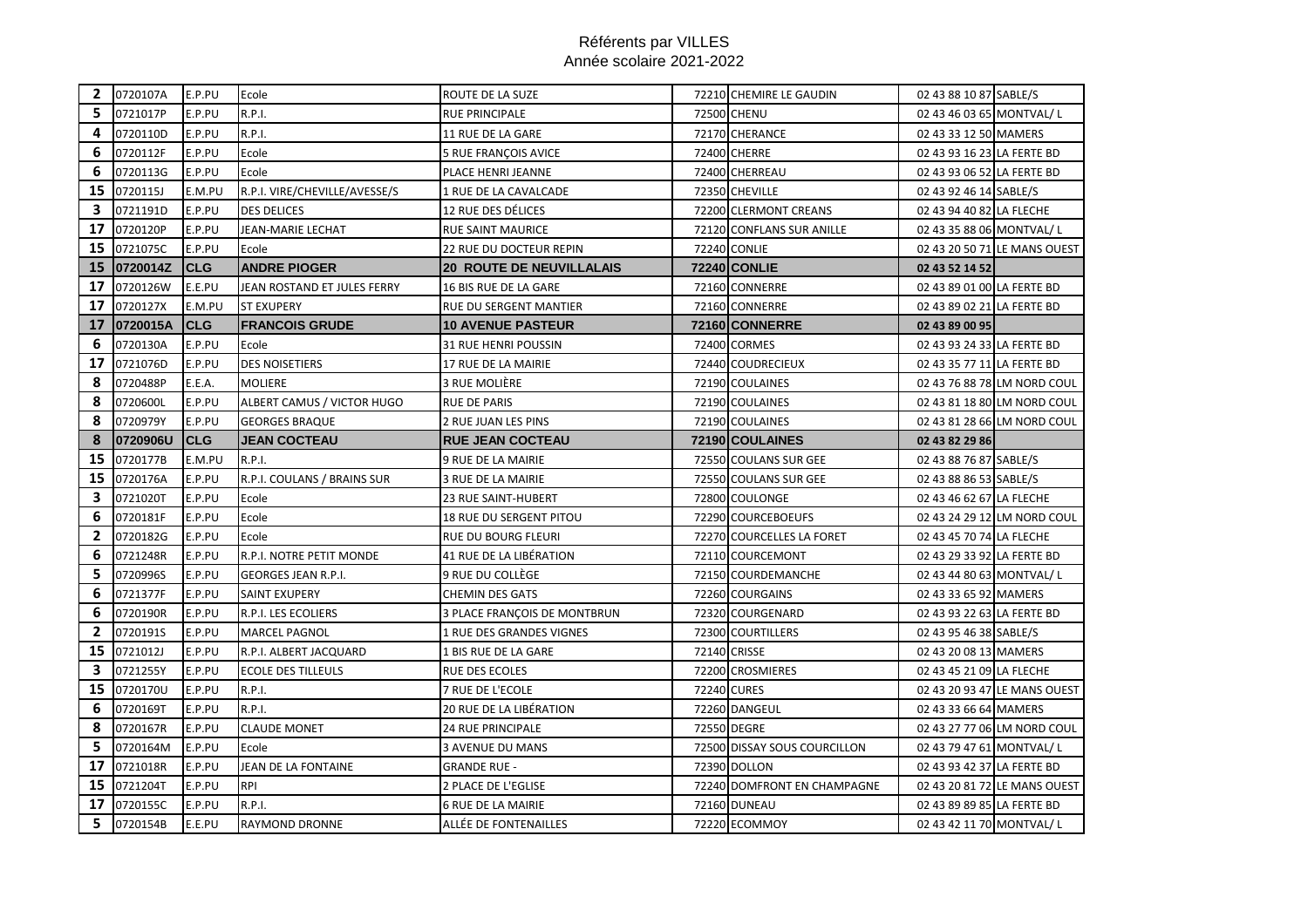|              | 5 0720151Y | E.M.PU      | <b>ST EXUPERY</b>              | ALLÉE DE FONTENAILLES            |           | 72220 ECOMMOY                | 02 43 42 11 39 MONTVAL/L   |                              |
|--------------|------------|-------------|--------------------------------|----------------------------------|-----------|------------------------------|----------------------------|------------------------------|
| 5.           | 0721043T   | <b>CLG</b>  | <b>ALFRED DE MUSSET</b>        | <b>CHEMIN DE L'ABREUVOIR</b>     |           | <b>72220 ECOMMOY</b>         | 02 43 39 97 50             |                              |
| 17           | 0720150X   | E.E.PU      | <b>R.P.I.</b>                  | <b>3 RUE DES ECOLES</b>          |           | 72120 ECORPAIN               | 02 43 35 02 17 MONTVAL/L   |                              |
| 15           | 0720149W   | E.M.PU      | JEAN BIGNON R.P.I.             | 1 RUE JEAN BIGNON                |           | 72540 EPINEU LE CHEVREUIL    | 02 43 88 92 03 SABLE/S     |                              |
| 1            | 0720148V   | E.E.PU      | Ecole                          | <b>ROUTE DE VOIVRES</b>          |           | 72700 ETIVAL LES LE MANS     | 02 43 47 18 57 ALLONNES    |                              |
| 1            | 0721443C   | E.M.PU      | ECOLE MATERNELLE PUBLIQUE      | ROUTE DE VOIVRES                 |           | 72700 ETIVAL LES LE MANS     | 02 43 47 12 81 ALLONNES    |                              |
| 17           | 0720146T   | E.P.PU      | <b>ANDRE GRASSIN</b>           |                                  |           | 72470 FATINES                | 02 43 89 27 42 LE MANS EST |                              |
| 1            | 0720145S   | E.P.PU      | Ecole                          | 3 PLACE DE LA MAIRIE             | 72550 FAY |                              | 02 43 88 89 16 ALLONNES    |                              |
| 2            | 0720392K   | E.P.PU      | <b>DES NOISETIERS</b>          | RUE DES AVELINES                 |           | 72430 FERCE SUR SARTHE       | 02 43 77 25 02 SABLE/S     |                              |
| $\mathbf{1}$ | 0720398S   | E.P.PU      | Ecole                          | 1 RUE DES GESLERIES              |           | 72210 FILLE SUR SARTHE       | 02 43 87 14 47 ALLONNES    |                              |
| $\mathbf{2}$ | 0720403X   | E.P.PU      | R.P.I. FONTENAY/ASNIERES/POILL | 7 RUE DE LA FORGE                |           | 72350 FONTENAY SUR VEGRE     | 02 43 95 30 56 SABLE/S     |                              |
| 4            | 0720406A   | E.P.PU      | Ecole                          | 1 RUE 1 ET 2 RUE JANE GAULUPEAU  |           | 72130 FRESNAY SUR SARTHE     | 02 43 34 82 46 MAMERS      |                              |
| 4            | 0720019E   | <b>CLG</b>  | <b>LEO DELIBES</b>             | <b>RUE JANE GAULUPEAU</b>        |           | 72130 FRESNAY SUR SARTHE     | 02 43 31 13 90             |                              |
| 4            |            | <b>xMFR</b> |                                |                                  | 72610 FYE |                              |                            |                              |
| 4            | 0720409D   | E.P.PU      | R.P.I. FERNAND CHATELAIN       | <b>5 GRANDE RUE</b>              | 72610 FYE |                              | 02 33 26 98 65 MAMERS      |                              |
| 4            | 0721376E   | E.P.PU      | Ecole                          | <b>RUE DES TISSERANDS</b>        |           | 72130 GESNES LE GANDELIN     | 02 33 26 87 94 MAMERS      |                              |
| 2            | 0720420R   | E.P.PU      | <b>RENE CASSIN</b>             | 16 CHEMIN DU DAUPHIN             |           | 72230 GUECELARD              | 02 43 87 13 80 ALLONNES    |                              |
| 6            | 0720426X   | E.P.PU      | JACQUELINE DUHEME              | ROUTE DE LA TRUGALLE             |           | 72380 JOUE LABBE             |                            | 02 43 27 68 37 LM NORD COUL  |
| $\mathbf{2}$ | 0721013K   | E.P.PU      | Ecole                          | <b>25 RUE HAUTE</b>              |           | 72300 JUIGNE SUR SARTHE      | 02 43 95 33 49 SABLE/S     |                              |
| 5            | 0721019S   | E.P.PU      | R.P.I.                         | 1 RUELLE DE L'ECOLE              |           | 72500 JUPILLES               | 02 43 44 33 51 MONTVAL/L   |                              |
| 8            | 0720528H   | E.E.PU      | <b>JEAN MONNET</b>             | <b>22 RUE DES HORTENSIAS</b>     |           | 72650 LA BAZOGE              |                            | 02 43 25 43 20 LM NORD COUL  |
| 8            | 0721199M   | E.M.PU      | <b>HENRI MATISSE</b>           | 24 RUE DES HORTENSIAS            |           | 72650 LA BAZOGE              |                            | 02 43 25 43 11 LM NORD COUL  |
| 15           | 0720572F   | E.M.PU      | R.P.I. JACQUES JOURDAN         | <b>5 RUE PRINCIPALE</b>          |           | 72500 LA BRUERE SUR LOIR     | 02 43 46 75 58 MONTVAL/L   |                              |
| 3.           | 0720594E   | E.P.PU      | DE L'ARGANCE                   | 30 AVENUE DU POIRIER ROUGE       |           | 72300 LA CHAPELLE D ALIGNE   | 02 43 45 52 01 LA FLECHE   |                              |
| 6            | 0721207W   | E.P.PU      | <b>GUTENBERG</b>               | 1 RUE DES ECOLES                 |           | 72400 LA CHAPELLE DU BOIS    | 02 43 93 18 37 LA FERTE BD |                              |
| 17           | 0720089F   | E.P.PU      | ROBERT DESHAYES                | <b>11 RUE ROBERT POUPIN</b>      |           | 72310 LA CHAPELLE HUON       | 02 43 35 12 29 MONTVAL/L   |                              |
| 15           | 0720992M   | E.P.PU      | PIERRE COUTELLE                | RUE DE LA RÉPUBLIQUE             |           | 72650 LA CHAPELLE ST AUBIN   |                            | 02 43 47 62 00 LE MANS OUEST |
| 15           | 0720092J   | E.E.PU      | <b>R.P.I.</b>                  | <b>21 ROUTE DU MANS</b>          |           | 72240 LA CHAPELLE ST FRAY    |                            | 02 43 20 96 57 LE MANS OUEST |
| 6            | 0721034H   | E.P.PU      | <b>HENRI MATISSE</b>           | <b>RUE DES LILAS</b>             |           | 72160 LA CHAPELLE ST REMY    | 02 43 71 14 28 LA FERTE BD |                              |
| 5            | 0720994P   | E.P.PU      | <b>LA PLEIADE</b>              | AVENUE DE LA PLÉIADE             |           | 72340 LA CHARTRE SUR LE LOIR | 02 43 46 62 07 MONTVAL/L   |                              |
| 5            | 0720011W   | <b>CLG</b>  | <b>PIERRE DE RONSARD</b>       | <b>AVENUE DE LA PLEIADE</b>      |           | 72340 LA CHARTRE SUR LE LOIR | 02 43 44 41 27             |                              |
| 6            | 0720394M   | E.E.PU      | <b>JEAN ROSTAND</b>            | <b>48 RUE D'HUISNE</b>           |           | 72400 LA FERTE BERNARD       | 02 43 93 00 88 LA FERTE BD |                              |
| 6            | 0720393L   | E.E.PU      | LEDRU ROLLIN                   | <b>4 RUE JULES FERRY</b>         |           | 72400 LA FERTE BERNARD       | 02 43 93 00 97 LA FERTE BD |                              |
| 6            | 0720396P   | E.E.PU      | <b>VICTOR HUGO</b>             | <b>3 BIS RUE GEORGES THOREAU</b> |           | 72400 LA FERTE BERNARD       | 02 43 93 06 23 LA FERTE BD |                              |
| 6            | 0721311J   | E.M.PU      | <b>JACQUES PREVERT</b>         | RUE DE LAUFFEN                   |           | 72400 LA FERTE BERNARD       | 02 43 93 12 10 LA FERTE BD |                              |
| 6            | 0720972R   | E.M.PU      | <b>JULES FERRY</b>             | 1 RUE JULES FERRY                |           | 72400 LA FERTE BERNARD       | 02 43 93 08 16 LA FERTE BD |                              |
| 6            | 0720395N   | E.M.PU      | <b>PAUL KLEE</b>               | <b>14 RUE D'HUISNE</b>           |           | 72400 LA FERTE BERNARD       | 02 43 93 04 79 LA FERTE BD |                              |
| 6            | 0721239F   | E.M.PU      | <b>VICTOR HUGO</b>             | <b>3 TER RUE GEORGES THOREAU</b> |           | 72400 LA FERTE BERNARD       | 02 43 93 09 62 LA FERTE BD |                              |
| 6            | 0721364S   | <b>CLG</b>  | <b>GEORGES DESNOS</b>          | <b>AVENUE GEORGES DESNOS</b>     |           | 72405 LA FERTE BERNARD       | 02 43 93 31 31             |                              |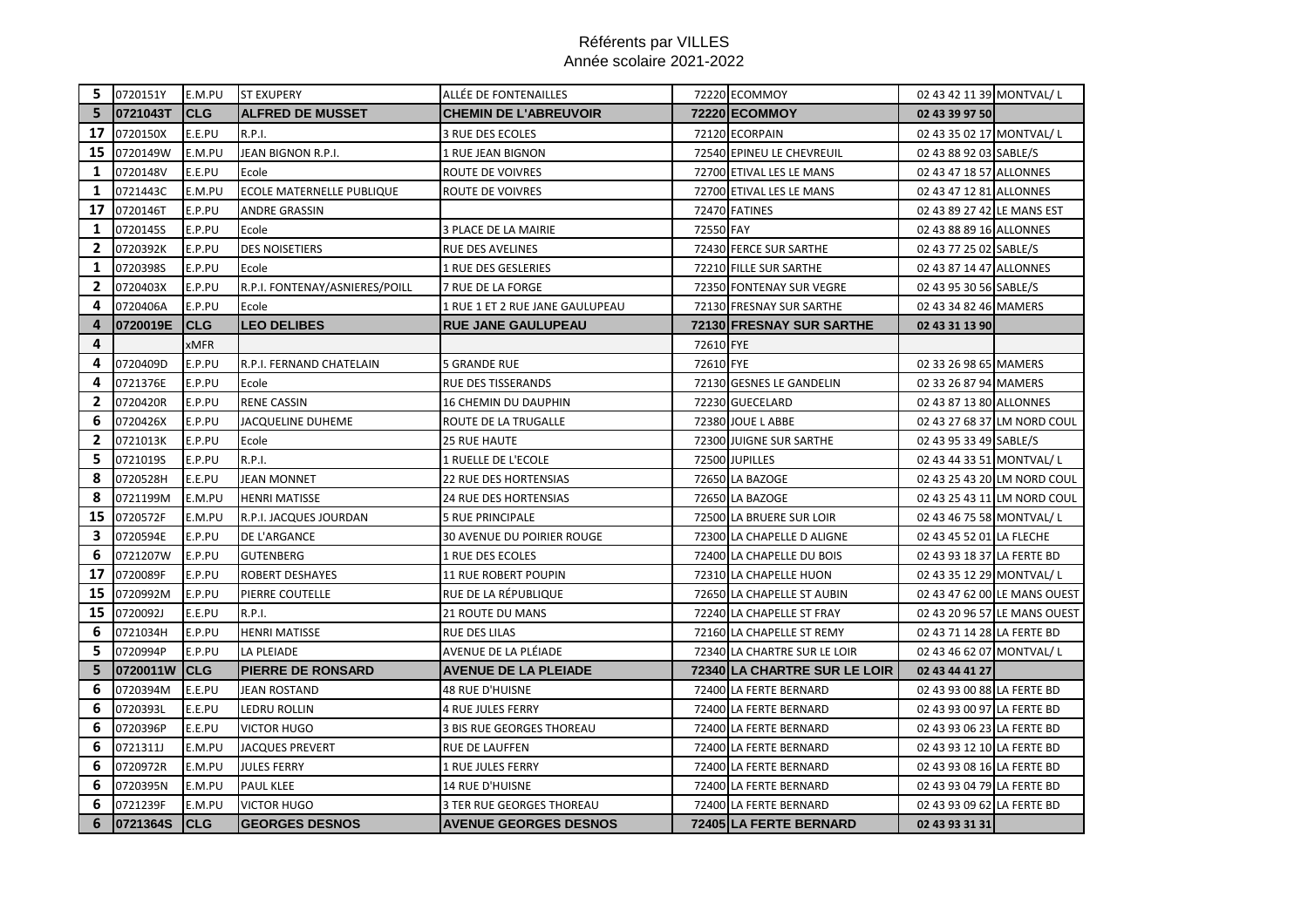|                | 6 0720017C | LPO        | <b>ROBERT GARNIER</b>             | AVENUE DU GÉNÉRAL DE GAULLE      | 72405 LA FERTE BERNARD CEDEX | 02 43 60 11 60             |                              |
|----------------|------------|------------|-----------------------------------|----------------------------------|------------------------------|----------------------------|------------------------------|
| З.             | 0720434F   | E.E.PU     | LOUIS PASTEUR                     | <b>13 RUE PASTEUR</b>            | 72200 LA FLECHE              | 02 43 94 12 26 LA FLECHE   |                              |
| З.             | 0720433E   | E.E.PU     | <b>RENE DESCARTES</b>             | 12 RUE PAPE CARPANTIER           | 72200 LA FLECHE              | 02 43 94 05 29 LA FLECHE   |                              |
| 3.             | 0720889A   | E.M.PU     | <b>PAPE CARPANTIER</b>            | 3 RUE FOUQUET DE LA VARENNE      | 72200 LA FLECHE              | 02 43 94 04 76 LA FLECHE   |                              |
| 3.             | 0721446F   | E.P.PU     | <b>JULES FERRY</b>                | RUE DES MARAÎCHERS               | 72200 LA FLECHE              | 02 43 94 50 68 LA FLECHE   |                              |
| 3.             | 0720603P   | E.P.PU     | <b>LEO DELIBES</b>                | 20 RUE ALBERT VIRFEU             | 72200 LA FLECHE              | 02 43 94 09 89 LA FLECHE   |                              |
| 3              | 0721372A   | E.E.PU     | <b>ANDRE FERTRE</b>               | RUE DE LA MAGDELEINE             | 72200 LA FLECHE              | 02 43 94 39 33 LA FLECHE   |                              |
| 3              | 0721367V   | E.M.PU     | <b>ANDRE FERTRE</b>               | RUE CLAUDE DEBUSSY               | 72200 LA FLECHE              | 02 43 94 32 02 LA FLECHE   |                              |
| 3              | 0720432D   | E.P.PU     | LAZARE DE BAIF                    | PLACE DE L'EGLISE                | 72200 LA FLECHE              | 02 43 94 06 91 LA FLECHE   |                              |
| 3              | 0720023J   | <b>CLG</b> | <b>PETIT VERSAILLES</b>           | <b>RUE DE SAINT GERMAIN</b>      | 72200 LA FLECHE              | 02 43 94 33 42             |                              |
| $\overline{3}$ | 0720062B   | <b>CLG</b> | <b>LE VIEUX CHENE</b>             | <b>4 RUE DES ETURCIES</b>        | 72200 LA FLECHE              | 02 43 48 12 00             |                              |
| 3              | 0720021G   | <b>LPO</b> | D'ESTOURNELLES DE CONSTANT        | <b>BOULEVARD DU QUEBEC</b>       | 72205 LA FLECHE CEDEX        | 02 43 94 05 10             |                              |
| 2              | 0720401V   | E.P.PU     | A LA CLAIRE FONTAINE              | 2 RUE PRINCIPALE                 | 72330 LA FONTAINE ST MARTIN  | 02 43 87 82 46 LA FLECHE   |                              |
| 8              | 0720997T   | E.P.PU     | R.P.I. ROBERT DOISNEAU            | 37 RUE PRINCIPALE                | 72380 LA GUIERCHE            |                            | 02 43 27 44 67 LM NORD COUL  |
| 15             | 0721202R   | E.E.PU     | <b>ROBERT DESNOS</b>              | 1 RUE DES ECOLES                 | 72650 LA MILESSE             |                            | 02 43 25 30 05 LE MANS OUEST |
| 15             | 0721247P   | E.M.PU     | SONIA DELAUNAY                    | 12 RUE DES ECOLES                | 72650 LA MILESSE             |                            | 02 43 25 64 11 LE MANS OUEST |
| 15             | 0720691K   | E.E.PU     | R.P.I.                            | <b>2 BIS RUE PRINCIPALE</b>      | 72550 LA QUINTE              |                            | 02 43 27 76 58 LE MANS OUEST |
| $\mathbf{2}$   | 0721232Y   | E.P.PU     | LA RENARDIERE                     | RUE RAOUL PICHON                 | 72210 LA SUZE SUR SARTHE     | 02 43 77 31 13 SABLE/S     |                              |
| 2              | 0721402H   | E.P.PU     | <b>LES CHATAIGNIERS</b>           | 13 RUE DES CHÂTAIGNIERS          | 72210 LA SUZE SUR SARTHE     | 02 43 77 39 55 SABLE/S     |                              |
| $\mathbf{2}$   | 0720905T   | <b>CLG</b> | A.J.TROUVE-CHAUVEL                | <b>RUE RAOUL PICHON</b>          | 72210 LA SUZE SUR SARTHE     | 02 43 77 31 41             |                              |
| 5              | 0720439L   | E.P.PU     | J. BAPTISTE GALAN                 | 3 RUE DE LA CHESNAIE             | 72220 LAIGNE EN BELIN        | 02 43 42 43 16 MONTVAL/L   |                              |
| 17             | 0720440M   | E.P.PU     | <b>GEORGES VALLEE</b>             | ROUTE DE SAINT-JEAN-DES-ECHELLES | 72320 LAMNAY                 | 02 43 71 81 28 LA FERTE BD |                              |
| 15             | 0720441N   | E.P.PU     | <b>R.P.I.</b>                     | RUE DES VALLÉES                  | 72240 LAVARDIN               |                            | 02 43 27 72 65 LE MANS OUEST |
| 17             | 0721014L   | E.P.PU     | Ecole                             | 1 RUE DU MONTANGIS               | <b>72390 LAVARE</b>          | 02 43 71 30 41 LA FERTE BD |                              |
| $\mathbf{2}$   | 0720525E   | E.P.PU     | Ecole                             | <b>14 RUE DU STADE</b>           | 72200 LE BAILLEUL            | 02 43 45 82 79 LA FLECHE   |                              |
| 17             | 0721027A   | E.P.PU     | ECOLE DE LA MERIZE                | 5 RUE DES 4 VENTS                | 72370 LE BREIL SUR MERIZE    | 02 43 76 90 36 LA FERTE BD |                              |
| 5.             | 0721203S   | E.E.PU     | <b>LES LUCIOLES</b>               | PLACE DU DOCTEUR SALMON          | 72150 LE GRAND LUCE          | 02 43 40 92 72 MONTVAL/L   |                              |
| 5.             | 0721190C   | E.M.PU     | LES PETITS LUTINS                 | RUE SAINTE ANNE                  | 72150 LE GRAND LUCE          | 02 43 40 90 09 MONTVAL/L   |                              |
| 5              | 0721044U   | <b>CLG</b> | <b>PAUL CHEVALLIER</b>            | <b>RUE SAINTE FACILE</b>         | <b>72150 LE GRAND LUCE</b>   | 02 43 40 92 77             |                              |
| 17             | 0721205U   | E.P.PU     | Ecole                             | <b>18 RUE DES VIGNES</b>         | <b>72390 LE LUART</b>        | 02 43 93 44 41 LA FERTE BD |                              |
| 3              | 0720471W   | E.E.PU     | <b>GEORGES BRASSENS - LE LUDE</b> | <b>15 RUE DES AITREAUX</b>       | 72800 LE LUDE                | 02 43 45 59 09 LA FLECHE   |                              |
| 3.             | 0720974T   | E.M.PU     | <b>GEORGES BRASSENS - LE LUDE</b> | <b>15 RUE DES AITREAUX</b>       | <b>72800 LE LUDE</b>         | 02 43 94 61 50 LA FLECHE   |                              |
| 3              | 0720162K   | E.P.PU     | LES LOUPERVIERS - DISSE SOUS L    | 1 RUE DES FOSSÉS                 | <b>72800 LE LUDE</b>         | 02 43 94 90 32 LA FLECHE   |                              |
| 3.             | 0721226S   | <b>CLG</b> | <b>LES QUATRE-VENTS</b>           | <b>13 RUE DES 4 VENTS</b>        | <b>72800 LE LUDE</b>         | 02 43 94 60 60             |                              |
| 1              | 0720481G   | E.E.PU     | <b>GARNIER-PAGES</b>              | <b>168 AVENUE OLIVIER HEUZE</b>  | 72000 LE MANS                | 02 43 28 77 84 ALLONNES    |                              |
| 1              | 0721315N   | E.E.PU     | MONTAIGU                          | 29 RUE DE MONTAIGU               | 72000 LE MANS                | 02 43 28 62 01 ALLONNES    |                              |
| 1              | 0720617E   | E.M.PU     | <b>MARIE CURIE</b>                | <b>12 RUE BEAUREGARD</b>         | 72000 LE MANS                | 02 43 28 76 69 ALLONNES    |                              |
| 1              |            |            |                                   |                                  |                              |                            |                              |
|                | 0721269N   | E.M.PU     | <b>MONTAIGU</b>                   | 33 RUE DE MONTAIGU               | 72000 LE MANS                | 02 43 24 21 56 ALLONNES    |                              |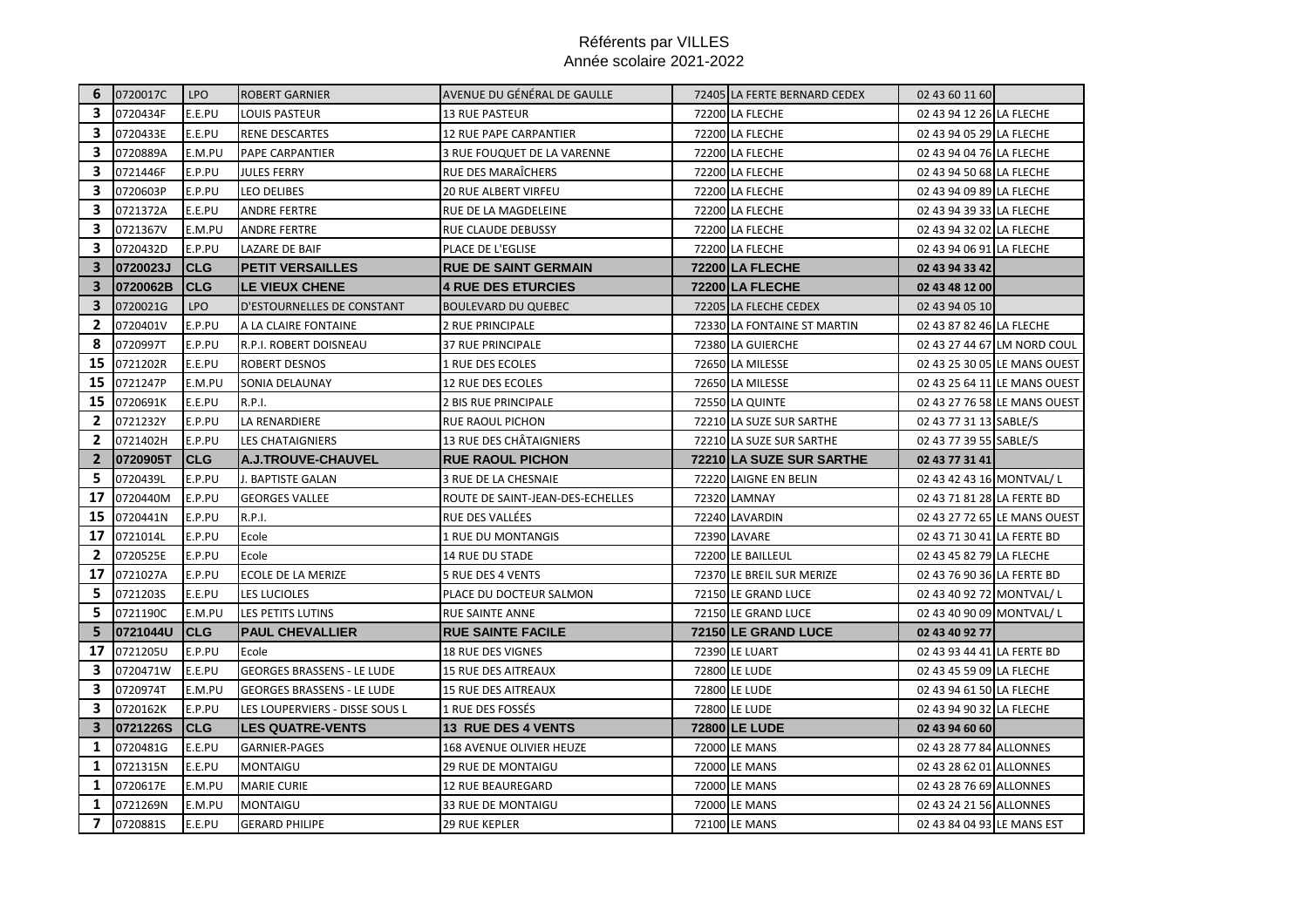| $\overline{7}$           | 0721061M | E.E.PU | PAUL ELUARD - SABLONNIERE      | 2 RUE DU COMMANDANT DELABOUDINIÈ | 72100 LE MANS        | 02 43 86 06 98 LE MANS EST |                             |
|--------------------------|----------|--------|--------------------------------|----------------------------------|----------------------|----------------------------|-----------------------------|
| $\overline{7}$           | 0721058J | E.M.PU | <b>ARTHUR RIMBAUD</b>          | 2 RUE DU COMMANDANT DELABOUDINIE | 72100 LE MANS        | 02 43 40 89 18 LE MANS EST |                             |
| $\mathbf{7}$             | 0720864Y | E.M.PU | <b>CLAUDE BERNARD</b>          | <b>39 RUE KEPLER</b>             | 72100 LE MANS        | 02 43 84 02 03 LE MANS EST |                             |
| $\overline{7}$           | 0720719R | E.E.PU | PIERRE PHILIPPEAUX             | 180 AVENUE JEAN JAURÉS           | 72100 LE MANS        | 02 43 84 05 26 LE MANS EST |                             |
| 7                        | 0720615C | E.M.PU | <b>HAUREAU</b>                 | <b>3 PLACE EGLISE ST MARTIN</b>  | 72100 LE MANS        | 02 43 84 09 21 LE MANS EST |                             |
| $\overline{\phantom{a}}$ | 0721060L | E.E.PU | <b>EPAU</b>                    | <b>16 RUE DE POLOGNE</b>         | 72100 LE MANS        | 02 43 40 98 49 LE MANS EST |                             |
| $\mathbf{7}$             | 0720880R | E.E.PU | <b>GASTON BACHELARD</b>        | 23 RUE LÉON BLUM                 | 72100 LE MANS        | 02 43 41 43 97 LE MANS EST |                             |
| 7                        | 0721059K | E.M.A. | PETIT LOUVRE                   | <b>4 RUE VINCENT AURIOL</b>      | 72100 LE MANS        | 02 43 84 01 70 LE MANS EST |                             |
| 7                        | 0721499N | E.M.PU | <b>HENRI WALLON</b>            | 31 RUE DE L'ESTÉREL              | 72100 LE MANS        | 02 43 40 92 11 LE MANS EST |                             |
| 7                        | 0720975U | E.M.PU | SONIA DELAUNAY                 | 10 RUE DE BELGIQUE               | 72100 LE MANS        | 02 43 75 00 14 LE MANS EST |                             |
| $\overline{7}$           | 0721371Z | E.E.PU | <b>GAZONFIER</b>               | 2 RUE FRANÇOIS DE MALHERBE       | 72000 LE MANS        | 02 43 86 39 76 LE MANS EST |                             |
| $\overline{\phantom{a}}$ | 0721373B | E.M.PU | DANIELLE CASANOVA              | 2 RUE FRANÇOIS DE MALHERBE       | 72000 LE MANS        | 02 43 86 38 04 LE MANS EST |                             |
| 8                        | 0720696R | E.E.PU | EDOUARD DE LA BOUSSINIERE      | 2 RUE PHILIPPE                   | 72000 LE MANS        |                            | 02 43 28 76 98 LM NORD COUL |
| 8                        | 0720878N | E.E.PU | LA MADELEINE                   | <b>10 RUE VAN VOOREN</b>         | 72000 LE MANS        |                            | 02 43 24 82 95 LM NORD COUL |
| 8                        | 0720291A | E.M.A. | <b>PAULINE KERGOMARD</b>       | <b>100 RUE VOLTAIRE</b>          | 72000 LE MANS        |                            | 02 43 28 80 98 LM NORD COUL |
| 8                        | 0720867B | E.M.PU | <b>LA MADELEINE</b>            | 77 RUE DU MOULIN L'EVÊQUE        | 72000 LE MANS        |                            | 02 43 28 63 17 LM NORD COUL |
| 8                        | 0720491T | E.E.A. | <b>SUZANNE BUSSON</b>          | <b>22 RUE GERMAIN PILON</b>      | 72000 LE MANS        |                            | 02 43 81 44 68 LM NORD COUL |
| 8                        | 0720721T | E.E.PU | <b>CAMILLE CLAUDEL</b>         | 17 RUE D'HELSINKI                | 72000 LE MANS        |                            | 02 43 81 45 75 LM NORD COUL |
| 8                        | 0720621J | E.M.PU | <b>GERMAIN PILON</b>           | <b>24 RUE GERMAIN PILON</b>      | 72000 LE MANS        |                            | 02 43 82 48 17 LM NORD COUL |
| 8                        | 0720711G | E.M.PU | <b>LES MAILLETS</b>            | 35 BIS RUE DES FONTENELLES       | 72000 LE MANS        |                            | 02 43 81 62 89 LM NORD COUL |
| 8                        | 0720865Z | E.M.PU | LUCIE AUBRAC                   | 34 RUE DE LISBONNE               | 72000 LE MANS        |                            | 02 43 81 62 95 LM NORD COUL |
| 9                        | 0720708D | E.E.PU | GOUNOD MICHEL                  | 4 ALLÉE CLAUDE DEBUSSY           | 72000 LE MANS        | 02 43 84 12 46 LE MANS SUD |                             |
| 9                        | 0720733F | E.E.PU | <b>GUY MOQUET - GLONNIERES</b> | <b>6 AVENUE GRECO</b>            | 72000 LE MANS        | 02 43 84 15 91 LE MANS SUD |                             |
| 9                        | 0720730C | E.E.PU | <b>MICHEL ANGE</b>             | 3 RUE EDOUARD BELIN              | 72100 LE MANS        | 02 43 84 12 62 LE MANS SUD |                             |
| 9                        | 0721471H | E.M.PU | <b>EUGENIE COTTON</b>          | 28 RUE ETIENNE FALCONET          | 72000 LE MANS        | 02 43 72 59 15 LE MANS SUD |                             |
| 9                        | 0720608V | E.M.PU | LEONARD DE VINCI               | 5 RUE EDOUARD BELIN              | 72100 LE MANS        | 02 43 84 00 03 LE MANS SUD |                             |
| 9                        | 0720607U | E.M.PU | <b>MARYSE BASTIE</b>           | 21 RUE DU GRÉCO                  | 72000 LE MANS        | 02 43 84 00 85 LE MANS SUD |                             |
| 9                        | 0720609W | E.M.PU | <b>VIVALDI</b>                 | 2 ALLÉE FRÉDÉRIC CHOPIN          | <b>72000 LE MANS</b> | 02 43 75 00 06 LE MANS SUD |                             |
| 9                        | 0721023W | E.P.PU | <b>MAUBOUSSIN</b>              | <b>24 AVENUE GEORGES DURAND</b>  | 72100 LE MANS        | 02 43 84 15 38 LE MANS SUD |                             |
| 9                        | 0721231X | E.E.PU | LAPIERRE-PERGAUD               | 1 AVENUE DES FLEURS              | <b>72100 LE MANS</b> | 02 43 84 21 22 LE MANS SUD |                             |
| 9                        | 0721258B | E.E.PU | <b>LOUIS BLERIOT</b>           | 23 BOULEVARD JEAN YVES CHAPALAIN | 72100 LE MANS        | 02 43 84 32 56 LE MANS SUD |                             |
| 9                        | 0720868C | E.M.PU | <b>JEAN VILAR</b>              | <b>17 RUE DES BALSAMINES</b>     | 72100 LE MANS        | 02 43 85 56 33 LE MANS SUD |                             |
| 9                        | 0720612Z | E.M.PU | <b>LOUIS PERGAUD</b>           | 1 PLACE DES CYCLAMENS            | 72100 LE MANS        | 02 43 84 01 47 LE MANS SUD |                             |
| 9                        | 0720489R | E.M.PU | <b>PABLO PICASSO</b>           | 70 RUE GUSTAVE COURBET           | 72100 LE MANS        | 02 43 72 86 28 LE MANS SUD |                             |
| 9                        | 0721078F | E.E.PU | <b>DOCTEUR CALMETTE</b>        | 30 RUE DE BELLEME                | <b>72100 LE MANS</b> | 02 43 84 32 59 LE MANS SUD |                             |
| 9                        | 0720704Z | E.E.PU | JEAN MERMOZ                    | 2 PLACE RAYMOND ADELET           | 72100 LE MANS        | 02 43 72 43 90 LE MANS SUD |                             |
| 9                        | 0720703Y | E.E.PU | <b>JULES FERRY</b>             | <b>5 RUE JULES FERRY</b>         | 72100 LE MANS        | 02 43 72 51 18 LE MANS SUD |                             |
| 9                        | 0720613A | E.M.PU | <b>CITE DES PINS</b>           | 9 RUE DU COLONEL RENARD          | 72100 LE MANS        | 02 43 84 33 69 LE MANS SUD |                             |
| 9                        | 0720610X | E.M.PU | <b>DOCTEUR CALMETTE</b>        | 1 PLACE HUCHEPIE                 | 72100 LE MANS        | 02 43 84 20 03 LE MANS SUD |                             |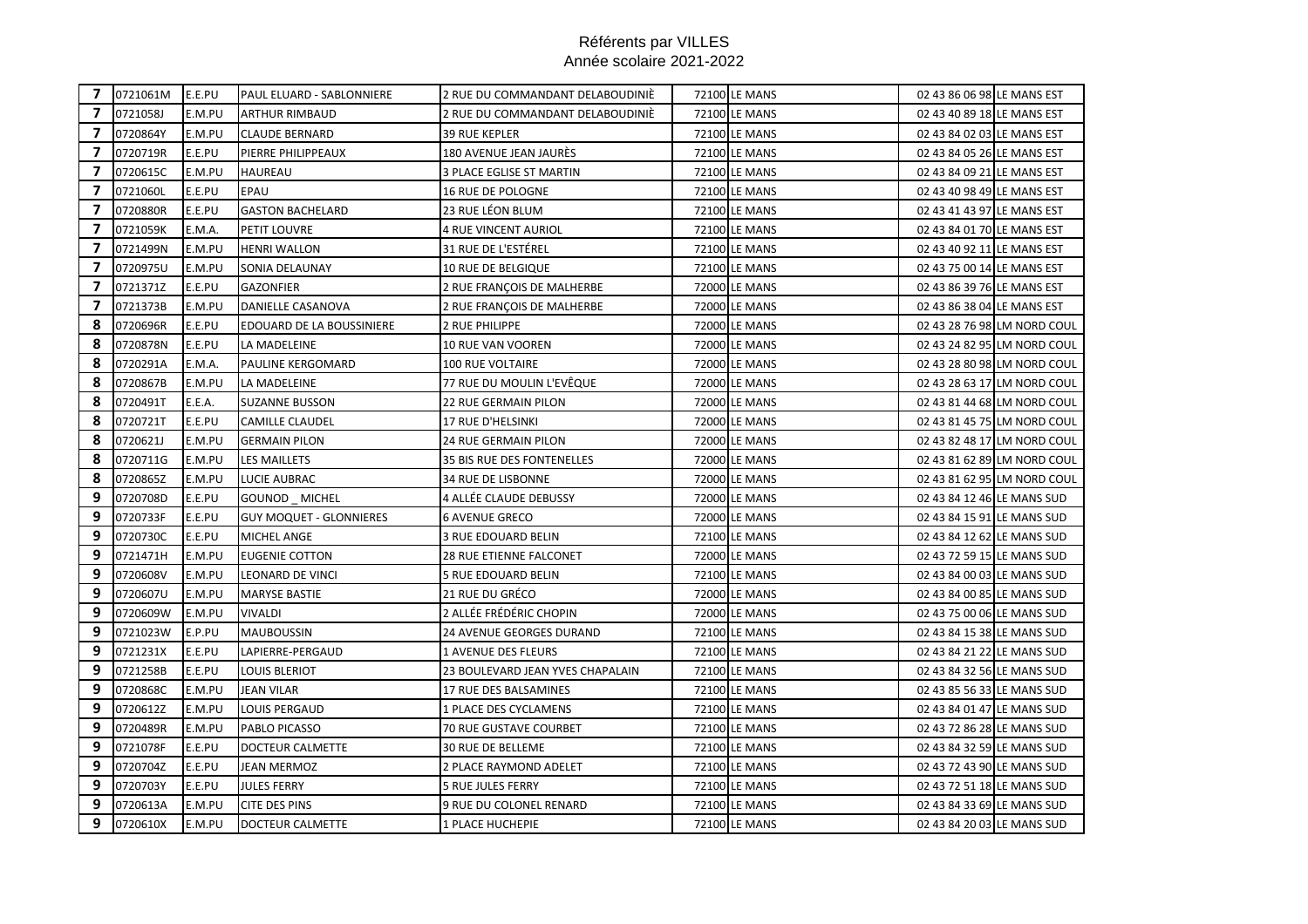| 9                       | 0720614B | E.M.PU     | <b>JULES FERRY</b>                 | <b>1 RUE JULES FERRY</b>        | 72100 LE MANS        | 02 43 72 50 35 LE MANS SUD   |                              |
|-------------------------|----------|------------|------------------------------------|---------------------------------|----------------------|------------------------------|------------------------------|
| 10                      | 0720879P | E.E.PU     | LES ARDRIERS                       | 54 RUE DU HAPPEAU               | 72000 LE MANS        |                              | 02 43 24 79 00 LE MANS OUEST |
| 10                      | 0721024X | E.E.PU     | <b>MARCEAU</b>                     | 52 RUE DU PUITS DE LA CHAINE    | 72000 LE MANS        |                              | 02 43 28 66 30 LE MANS OUEST |
| 10                      | 0720620H | E.M.PU     | JULIEN PESCHE                      | 49 RUE DU PUITS DE LA CHAINE    | 72000 LE MANS        |                              | 02 43 28 79 05 LE MANS OUEST |
| 10                      | 0720893E | E.M.PU     | <b>LES ARDRIERS</b>                | 56 RUE DU HAPPEAU               | 72000 LE MANS        |                              | 02 43 28 72 90 LE MANS OUEST |
| 10                      | 0720700V | E.E.PU     | <b>ALFRED DE MUSSET</b>            | <b>30 RUE BOBILLOT</b>          | 72100 LE MANS        |                              | 02 43 84 00 29 LE MANS OUEST |
| 10                      | 0720717N | E.E.PU     | <b>DULAC</b>                       | 9 RUE DE LA JUIVERIE            | 72000 LE MANS        |                              | 02 43 14 13 13 LE MANS OUEST |
| 10                      | 0720725X | E.E.PU     | <b>JEAN MACE</b>                   | 24 RUE JEAN MACÉ                | 72100 LE MANS        |                              | 02 43 16 01 08 LE MANS OUEST |
| 10                      | 0720718P | E.E.PU     | PIERRE BELON                       | 1 RUE ERPELL                    | 72000 LE MANS        |                              | 02 43 81 32 05 LE MANS OUEST |
| 10                      | 0720611Y | E.M.PU     | <b>BERTHE HUBERT</b>               | <b>45 RUE BOBILLOT</b>          | 72100 LE MANS        |                              | 02 43 84 26 94 LE MANS OUEST |
| 10                      | 0720713J | E.M.PU     | <b>CLAUDE CHAPPE</b>               | 7 BIS RUE DE LA JUIVERIE        | <b>72000 LE MANS</b> |                              | 02 43 21 01 56 LE MANS OUEST |
| 10                      | 0720715L | E.M.PU     | <b>GENERAL GOUGEARD</b>            | <b>36 RUE DE RICHEBOURG</b>     | 72000 LE MANS        |                              | 02 43 24 33 76 LE MANS OUEST |
| 10                      | 0720712H | E.M.PU     | PAPE CARPANTIER                    | 41 RUE DE L'ORMEAU              | 72000 LE MANS        |                              | 02 43 84 62 67 LE MANS OUEST |
| 10                      | 0720022H | E.P.PU     | <b>COURBOULAY</b>                  | 39 RUE PAUL COURBOULAY          | 72000 LE MANS        |                              | 02 43 21 01 75 LE MANS OUEST |
| 10                      | 0721253W | E.P.PU     | PIERRE DE RONSARD                  | 31 RUE DE LA FUIE               | 72000 LE MANS        |                              | 02 43 84 64 68 LE MANS OUEST |
| 10                      | 0720999V | E.E.PU     | <b>CLAIREFONTAINE</b>              | <b>170 RUE PREMARTINE</b>       | 72000 LE MANS        |                              | 02 43 81 86 97 LE MANS OUEST |
| 10                      | 0720866A | E.M.PU     | <b>CLAIREFONTAINE</b>              | 22 BIS RUE DES CYGNES           | 72000 LE MANS        |                              | 02 43 81 40 89 LE MANS OUEST |
| 10                      | 0720737K | E.P.PU     | <b>FERDINAND BUISSON</b>           | <b>63 AVENUE YZEUX</b>          | 72000 LE MANS        |                              | 02 43 81 36 12 LE MANS OUEST |
| 10                      | 0720693M | E.P.PU     | <b>RENE DESCARTES</b>              | <b>21 RUE BESNIER</b>           | 72000 LE MANS        |                              | 02 43 84 64 11 LE MANS OUEST |
| 10                      | 0721235B | E.E.PU     | VILLARET                           | 140 RUE D'ISAAC                 | <b>72000 LE MANS</b> | 02 43 81 96 32 LE MANS EST   |                              |
| 10                      | 0721266K | E.M.PU     | VILLARET                           | 134 RUE D'ISAAC                 | 72000 LE MANS        | 02 43 81 19 16 LE MANS EST   |                              |
| 15                      | 0720915D | E.E.PU     | <b>MARCEL PAGNOL</b>               | 93 RUE DE SAINT AUBIN           | 72000 LE MANS        |                              | 02 43 23 37 86 LE MANS OUEST |
| 15                      | 0720486M | E.E.PU     | <b>ROGER BOUVET</b>                | 22 BOULEVARD ROGER BOUVET       | 72000 LE MANS        |                              | 02 43 28 16 08 LE MANS OUEST |
| 15                      | 0720618F | E.M.PU     | <b>CHASSE ROYALE</b>               | 20 BOULEVARD ROGER BOUVET       | 72000 LE MANS        |                              | 02 43 24 46 65 LE MANS OUEST |
| 15                      | 0720616D | E.M.PU     | LOUISE LABE                        | 46 RUE DE SAINT NAZAIRE         | 72000 LE MANS        |                              | 02 43 24 57 40 LE MANS OUEST |
| $\overline{\mathbf{z}}$ | 0721094Y | <b>LPO</b> | LE MANS SUD                        | 128 RUE HENRI CHAMPION          | 72058 LE MANS        | 02 43 86 24 16               |                              |
| 8                       | 0720030S | LG         | <b>BELLEVUE</b>                    | 2 RUE ABBAYE ST VINCENT         | 72001 LE MANS        | 02 43 81 61 00               |                              |
| 8                       | 0720029R | LG         | <b>MONTESQUIEU</b>                 | <b>1 RUE MONTESQUIEU</b>        | 72008 LE MANS        | 02 43 76 93 20               |                              |
| 8                       | 0720034W | LP         | <b>FUNAY-HELENE BOUCHER</b>        | 157 RUE H.CHAMPION              | 72001 LE MANS        | 02 43 50 12 30 ULIS Pro      |                              |
| 9                       | 0720034W | <b>LP</b>  | <b>FUNAY-HELENE BOUCHER</b>        | <b>157 RUE H.CHAMPION</b>       | 72001 LE MANS        | 02 43 50 12 30 Hors Ulis Pro |                              |
| 10                      | 0721493G | LGT        | <b>MARGUERITE YOURCENAR</b>        | 2 RUE DU MIROIR                 | 72007 LE MANS        | 02 43 84 02 60               |                              |
| 10                      | 0720033V | <b>LPO</b> | <b>GABRIEL TOUCHARD-WASHINGTON</b> | <b>8 PLACE WASHINGTON</b>       | 72001 LE MANS        | 02 43 50 16 20               |                              |
| $\mathbf{1}$            | 0720798B | <b>CLG</b> | LE VIEUX COLOMBIER                 | <b>RUE DE LA BRIQUETERIE</b>    | <b>72000 LE MANS</b> | 02 43 28 85 13               |                              |
| $\overline{7}$          | 0720081X | <b>CLG</b> | <b>ALAIN-FOURNIER</b>              | <b>14 RUE COPERNIC</b>          | <b>72100 LE MANS</b> | 02 43 16 01 80               |                              |
| $\overline{7}$          | 0720800D | <b>CLG</b> | <b>ALBERT CAMUS</b>                | <b>50 RUE DU PAVILLON</b>       | <b>72100 LE MANS</b> | 02 43 84 21 37               |                              |
| $\overline{7}$          | 0720987G | <b>CLG</b> | <b>COSTA-GAVRAS</b>                | <b>10 ALLEE DU VAL D'HUISNE</b> | <b>72100 LE MANS</b> | 02 43 84 05 30               |                              |
| 8                       | 0720986F | <b>CLG</b> | <b>LA MADELEINE</b>                | <b>16 RUE VAN VOOREN</b>        | <b>72000 LE MANS</b> | 02 43 28 13 63               |                              |
| 8                       | 0720068H | <b>CLG</b> | <b>LEON TOLSTOI</b>                | <b>1 AVENUE DE MADRID</b>       | <b>72000 LE MANS</b> | 02 43 81 40 29               |                              |
| 9                       | 0720797A | <b>CLG</b> | <b>JOSEPHINE BAKER</b>             | <b>9 RUE JACQUES MILLET</b>     | 72100 LE MANS        | 02 43 50 02 60               |                              |
|                         |          |            |                                    |                                 |                      |                              |                              |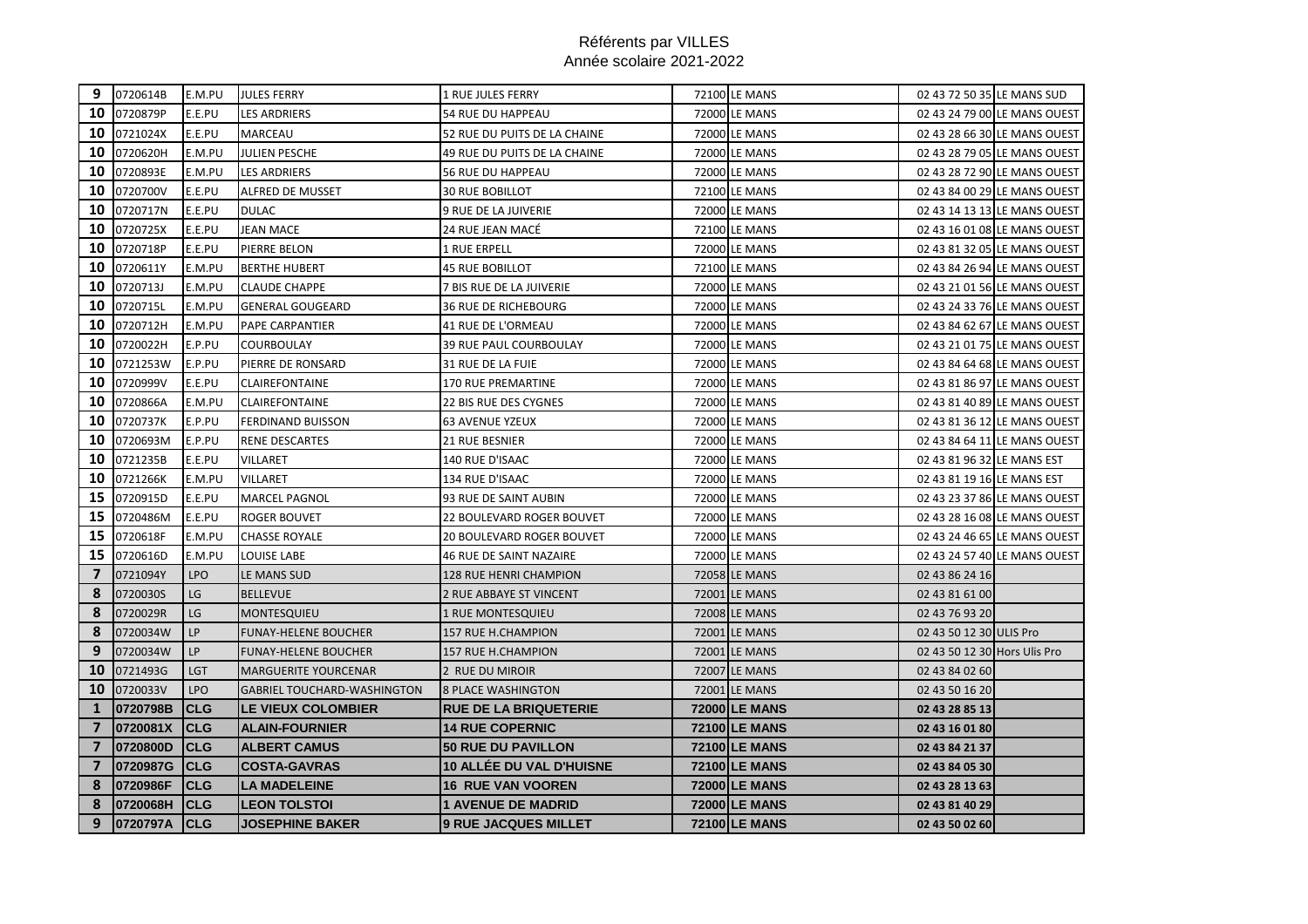| 9            | 0721262F | <b>CLG</b>  | <b>LES SOURCES</b>             | <b>30 RUE EDGAR DEGAS</b>      |            | <b>72100 LE MANS</b>       | 02 43 72 56 10             |
|--------------|----------|-------------|--------------------------------|--------------------------------|------------|----------------------------|----------------------------|
| 9            | 0720902P | <b>CLG</b>  | PIERRE GILLES DE GENNES        | <b>61 AVENUE DE BRETAGNE</b>   |            | <b>72100 LE MANS</b>       | 02 43 50 30 50             |
| <b>10</b>    | 0720040C | <b>CLG</b>  | <b>AMBROISE PARE</b>           | <b>57 RUE GUILLOT AMI</b>      |            | <b>72000 LE MANS</b>       | 02 43 28 21 43             |
| 10           | 0721363R | <b>CLG</b>  | <b>BERTHELOT</b>               | <b>28 RUE BERTHELOT</b>        |            | <b>72000 LE MANS</b>       | 02 43 85 18 40             |
| 10           | 0720038A | <b>CLG</b>  | <b>ROGER VERCEL</b>            | <b>60 RUE PREMARTINE</b>       |            | <b>72000 LE MANS</b>       | 02 43 81 68 31             |
| 10           | 0721090U | <b>CLG</b>  | <b>JOSEPH WEISSMANN</b>        | <b>146 RUE D ISAAC</b>         |            | <b>72000 LE MANS</b>       | 02 43 81 40 00             |
| 15           | 0720799C | <b>ICLG</b> | <b>JEAN DE L'EPINE</b>         | <b>9 AVENUE DE MARSEILLE</b>   |            | <b>72000 LE MANS</b>       | 02 43 28 70 71             |
| 5            | 0721201P | E.P.PU      | LOUISE MICHEL R.P.I.           | PLACE LOUISE MICHEL            |            | 72340 LHOMME               | 02 43 79 29 37 MONTVAL/L   |
| $\mathbf{2}$ | 0720452A | E.P.PU      | Ecole                          | <b>4 RUE JACQUES GALLET</b>    |            | <b>72270 LIGRON</b>        | 02 43 45 72 11 LA FLECHE   |
| 5            | 0720598J | E.E.PU      | R.P.I. DIDIER JEAN - LA CHAPEL | 1 PLACE DIDIERJEAN             |            | 72340 LOIR EN VALLEE       | 02 43 35 51 10 MONTVAL/L   |
| 5            | 0720632W | E.P.PU      | ECOLE DE PONCÉ SUR LOIR        | <b>13 RUE PRINCIPALE</b>       |            | 72340 LOIR EN VALLEE       | 02 43 79 60 98 MONTVAL/L   |
| 5            | 0720670M | E.P.PU      | ECOLE DE RUILLE SUR LOIR       | <b>10 RUE DE L'EUROPE</b>      |            | 72310 LOIR EN VALLEE       | 02 43 79 30 12 MONTVAL/L   |
| 17           | 0720455D | E.P.PU      | PIERRE DE RONSARD              | 16 RUE DE TORCE                |            | 72450 LOMBRON              | 02 43 76 63 21 LA FERTE BD |
| 15           | 0720456E | E.E.PU      | <b>R.P.I.</b>                  | 1 BIS RUE MARIE BIGNON         |            | 72540 LONGNES              | 02 43 88 75 07 SABLE/S     |
| $\mathbf{2}$ | 0720457F | E.P.PU      | Ecole                          | 4 RUE DE L'ECOLE               |            | 72300 LOUAILLES            | 02 43 95 37 24 SABLE/S     |
| 15           | 0721069W | E.E.PU      | Ecole                          | <b>11 RUE DE VERDUN</b>        | 72540 LOUE |                            | 02 43 88 40 36 SABLE/S     |
| 15           | 0721054E | E.M.PU      | Ecole                          | 5 RUE GÂTÉ - LENORMAND         | 72540 LOUE |                            | 02 43 88 40 70 SABLE/S     |
| 15           | 0720024K | <b>CLG</b>  | <b>BELLE-VUE</b>               | <b>RUE DE LA PERRIERE</b>      |            | <b>72540 LOUE</b>          | 02 43 88 41 34             |
| $\mathbf{2}$ | 0720460J | E.P.PU      | <b>MOZART</b>                  | 8 ROUTE DE SOULIGNE FLACE      |            | 72210 LOUPLANDE            | 02 43 88 15 62 SABLE/S     |
| 5            | 0720466R | E.P.PU      | <b>LES LUCIOLES</b>            | <b>RUE DU STADE</b>            |            | <b>72500 LUCEAU</b>        | 02 43 44 18 99 MONTVAL/L   |
| 3            | 0720468T | E.P.PU      | <b>GEORGES JEAN</b>            | <b>RUE PAUL DOUMER</b>         |            | 72800 LUCHE PRINGE         | 02 43 45 48 62 LA FLECHE   |
| 15           | 0720472X | E.E.PU      | RPI - VALLON/MAIGNE            | 12 RUE DE L'AVENIR             |            | <b>72210 MAIGNE</b>        | 02 43 88 11 30 SABLE/S     |
| $\mathbf{2}$ | 0721274U | E.P.PU      | <b>BERNARD PALISSY</b>         | 1 RUE VICTOR HUGO              |            | 72270 MALICORNE SUR SARTHE | 02 43 94 80 64 LA FLECHE   |
| 4            | 0720477C | E.E.PU      | LOUIS PASTEUR                  | 3 BOULEVARD PASTEUR            |            | 72600 MAMERS               | 02 43 97 62 91 MAMERS      |
| 4            | 0720478D | E.E.PU      | <b>PAUL FORT</b>               | 12 RUE DU FORT                 |            | 72600 MAMERS               | 02 43 97 60 29 MAMERS      |
| 4            | 0721290L | E.M.PU      | <b>JEUX BRILLANTS</b>          | 2 RUE DES JEUX BRILLANTS       |            | 72600 MAMERS               | 02 43 97 65 62 MAMERS      |
| 4            | 0720479E | E.M.PU      | <b>VICTOR HUGO</b>             | 10 BOULEVARD VICTOR HUGO       |            | 72600 MAMERS               | 02 43 97 64 35 MAMERS      |
| 4            | 0720027N | <b>LPO</b>  | PERSEIGNE                      | RUE JEAN JAURÈS                |            | 72600 MAMERS               | 02 43 97 64 00             |
| 4            | 0720069J | <b>CLG</b>  | <b>ALEXANDRE MAUBOUSSIN</b>    | <b>RUE JEAN JAURES</b>         |            | 72600 MAMERS               | 02 43 97 64 00             |
| 2            | 0720199A | E.P.PU      | <b>ECOLE DU LAC</b>            | 11 RUE DU CHAMP DE FOIRE       |            | 72510 MANSIGNE             | 02 43 46 14 33 LA FLECHE   |
| 5            | 0721079G | E.P.PU      | <b>R.P.I.</b>                  | <b>1 ROUTE DU PORT GAUTIER</b> |            | 72340 MARCON               | 02 43 44 69 22 MONTVAL/L   |
| 3            | 0720203E | E.P.PU      | Ecole                          | 20 RUE DE L'ECOLE              |            | 72200 MAREIL SUR LOIR      | 02 43 45 46 13 LA FLECHE   |
| 4            | 0720204F | E.P.PU      | R.P.I. VAL D'ORTHON            | <b>3 PLACE SAINT MARTIN</b>    |            | 72170 MARESCHE             | 02 43 34 66 32 MAMERS      |
| 5            | 0720206H | E.P.PU      | <b>FELIX LEMAIRE</b>           | 10 RUE PAUL HUMMEL             |            | 72220 MARIGNE LAILLE       | 02 43 42 63 93 MONTVAL/L   |
| 6            | 0720909X | E.E.PU      | LE PETIT NICOLAS               | 9 IMPASSE LES ETANDEAUX        |            | 72260 MAROLLES LES BRAULTS | 02 43 97 42 91 MAMERS      |
| 6            | 0720890B | E.M.PU      | LE PETIT PRINCE                | RUE DES CHANTERELLES           |            | 72260 MAROLLES LES BRAULTS | 02 43 97 42 43 MAMERS      |
| 6            | 0720043F | <b>CLG</b>  | JEAN MOULIN                    | <b>1 RUE DE BELLEVUE</b>       |            | 72260 MAROLLES LES BRAULTS | 02 43 97 40 76             |
| 3            | 0720212P | E.E.PU      | <b>JULES FERRY</b>             | <b>CHEMIN DES GLONNIÈRES</b>   |            | 72360 MAYET                | 02 43 46 60 76 LA FLECHE   |
| 3            | 0720213R | E.M.PU      | <b>SAINT EXUPERY</b>           | <b>20 RUE PAUL FOURNIER</b>    |            | 72360 MAYET                | 02 43 46 66 95 LA FLECHE   |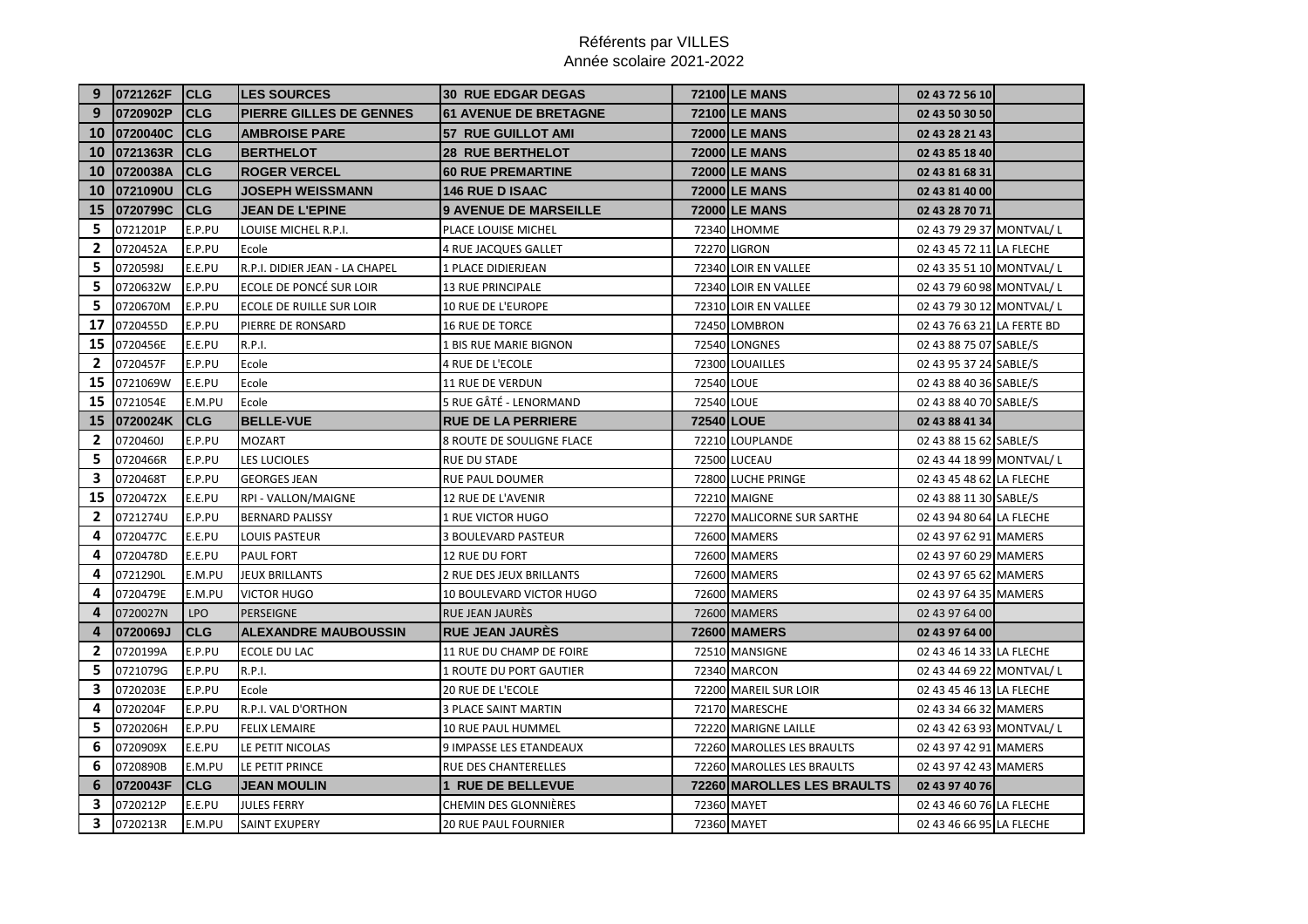|              | 3 0720988H CLG |             | <b>SUZANNE BOUTELOUP</b>   | <b>AVENUE MAX BOYER</b>       | 72360 MAYET                   | 02 43 46 61 57             |                              |
|--------------|----------------|-------------|----------------------------|-------------------------------|-------------------------------|----------------------------|------------------------------|
| 17           | 0721310H       | E.E.PU      | <b>R.P.I.</b>              | <b>4 RUE DE VIBRAYE</b>       | 72320 MELLERAY                | 02 43 71 91 61 LA FERTE BD |                              |
| 2            | 0720218W       | E.E.PU      | <b>RENE BUSSON</b>         | <b>19 RUE DU STADE</b>        | 72270 MEZERAY                 | 02 43 45 15 19 LA FLECHE   |                              |
| $\mathbf{2}$ | 0721369X       | E.M.PU      | LES P'TITS LOUPS           | 2 RUE PRINCIPALE              | 72270 MEZERAY                 | 02 43 45 15 68 LA FLECHE   |                              |
| 15           | 0720908W       | E.E.PU      | <b>R.P.I.</b>              | 4 CHEMIN DE LA FUIE           | 72240 MEZIERES SOUS LAVARDIN  |                            | 02 43 20 52 66 LE MANS OUEST |
| 6            | 0720220Y       | E.E.PU      | <b>R.P.I.</b>              | 14 RUE DE LA 2ÈME DB          | 72290 MEZIERES SUR PONTHOUIN  | 02 43 97 45 10 LA FERTE BD |                              |
| 1            | 0720227F       | E.E.PU      | Ecole                      | <b>44 RUE JEAN FOUASSIER</b>  | 72230 MONCE EN BELIN          | 02 43 42 02 04 ALLONNES    |                              |
| $\mathbf{1}$ | 0721196J       | E.M.PU      | Ecole                      | <b>RUE CRUM</b>               | 72230 MONCE EN BELIN          | 02 43 42 08 57 ALLONNES    |                              |
| 15           | 0721309G       | E.P.PU      | <b>LES QUATRE SAISONS</b>  | <b>7 RUE DES ECOLES</b>       | 72140 MONT ST JEAN            | 02 43 20 85 97 MAMERS      |                              |
| 17           | 0720233M       | E.P.PU      | R.P.I.                     | <b>6 RUE DU PRIEURÉ</b>       | 72120 MONTAILLE               | 02 43 35 15 08 MONTVAL/L   |                              |
| 8            | 0720236R       | E.P.PU      | <b>LOUIS ROUZAY</b>        | 1 RUE DES ECOLES              | 72380 MONTBIZOT               |                            | 02 43 27 60 66 LM NORD COUL  |
| 17           | 0720239U       | E.E.PU      | Ecole                      | 70 GRANDE RUE                 | 72450 MONTFORT LE GESNOIS     | 02 43 76 70 85 LA FERTE BD |                              |
| 17           | 0720240V       | E.M.PU      | Ecole                      | <b>68 GRANDE RUE</b>          | 72450 MONTFORT LE GESNOIS     | 02 43 76 71 59 LA FERTE BD |                              |
| 17           | 0721021U       | E.P.PU      | <b>R.P.I.</b>              | 1 RUE HENRI BESNARD           | 72320 MONTMIRAIL              | 02 43 93 65 35 LA FERTE BD |                              |
| 5            | 0720294D       | E.E.PU      | <b>R.P.I.</b>              | RUE DE LUCÉ                   | 72150 MONTREUIL LE HENRI      | 02 43 44 80 92 MONTVAL/L   |                              |
| 5            | 0720100T       | E.E.PU      | <b>BEAUREGARD</b>          | RUE DE BOURGOGNE              | 72500 MONTVAL SUR LOIR        | 02 43 44 02 17 MONTVAL/L   |                              |
| 5            | 0720099S       | E.E.PU      | LE POINT DU JOUR           | <b>RUE DU HARAS</b>           | 72500 MONTVAL SUR LOIR        | 02 43 44 05 36 MONTVAL/L   |                              |
| 5            | 0720101U       | E.M.PU      | DU GRAND DOUAI             | 3 RUE DU GRAND DOUAI          | 72500 MONTVAL SUR LOIR        | 02 43 44 62 34 MONTVAL/L   |                              |
| 5            | 0721400F       | E.M.PU      | LAURENTINE PROUST          | RUE LAURENTINE PROUST         | 72500 MONTVAL SUR LOIR        | 02 43 44 05 37 MONTVAL/L   |                              |
| 5            | 0720231K       | E.P.PU      | <b>R.P.I.</b>              | PLACE DE LA MAIRIE            | 72500 MONTVAL SUR LOIR        | 02 43 44 17 35 MONTVAL/L   |                              |
| 5            | 0720386D       | E.P.PU      | <b>ROBINEAU</b>            | 21 RUE OSCAR MONERIS          | 72500 MONTVAL SUR LOIR        | 02 43 79 45 38 MONTVAL/L   |                              |
| 5            | 0720012X       | <b>LGT</b>  | <b>RACAN</b>               | 9 AVENUE DU MANS              | 72500 MONTVAL SUR LOIR        | 02 43 44 02 50             |                              |
| 5            | 0720013Y       | <b>LP</b>   | MAL LECLERC HAUTECLOCQUE   | RUE DU GRAND DOUAI            | 72500 MONTVAL SUR LOIR        | 02 43 44 01 85             |                              |
| 5            | 0720067G       | <b>CLG</b>  | <b>DE BERCE</b>            | <b>9 AVENUE DU MANS</b>       | <b>72500 MONTVAL SUR LOIR</b> | 02 43 44 02 50             |                              |
| 15           | 0720249E       | E.P.PU      | Ecole                      | <b>10 RUE DE LA POTERIE</b>   | 72130 MOULINS LE CARBONNEL    | 02 33 26 88 87 MAMERS      |                              |
| 15           | 0720046J       | <b>CLG</b>  | <b>DES ALPES MANCELLES</b> | <b>4 RUE JEAN CARBONNET</b>   | 72130 MOULINS LE CARBONNEL    | 02 33 26 88 48             |                              |
| 1            | 0721192E       | E.P.PU      | <b>FLORA TRISTAN</b>       | <b>6 BOULEVARD EMILE PLET</b> | 72230 MULSANNE                | 02 43 42 00 95 ALLONNES    |                              |
| $\mathbf{1}$ | 0721387S       | E.P.PU      | PAUL CEZANNE               | ALLÉE DE LA ROCHÈRE           | 72230 MULSANNE                | 02 43 42 56 87 ALLONNES    |                              |
| 1            | 0721281B       | <b>CLG</b>  | <b>BOLLEE</b>              | <b>7 AVENUE DE NETTLEHAM</b>  | <b>72230IMULSANNE</b>         | 02 43 42 04 59             |                              |
| 4            | 0720253J       | E.P.PU      | R.P.I.                     | <b>4 RUE CREUSE</b>           | 72600 NEUFCHATEL EN SAOSNOIS  | 09 72 47 77 64 MAMERS      |                              |
| 15           | 0720910Y       | E.M.PU      | <b>R.P.I.</b>              | <b>8 RUE DE VERDUN</b>        | 72240 NEUVILLALAIS            |                            | 02 43 20 57 95 LE MANS OUEST |
| 8            |                | xMFR        |                            |                               | 72190 NEUVILLE SUR SARTHE     |                            |                              |
| 8            | 0721388T       | E.P.PU      | Ecole                      | 12 GRANDE RUE                 | 72190 NEUVILLE SUR SARTHE     |                            | 02 43 25 30 21 LM NORD COUL  |
| 15           | 0720259R       | E.P.PU      | R.P.I.                     | 7 RUE DE LA CROIX ROMPUE      | 72240 NEUVY EN CHAMPAGNE      |                            | 02 43 20 76 09 LE MANS OUEST |
| 4            |                | <b>xMFR</b> |                            |                               | 72110 NOGENT LE BERNARD       |                            |                              |
| 4            | 0721306D       | E.P.PU      | <b>R.P.I.</b>              | 12 RUE DE LA MAIRIE           | 72110 NOGENT LE BERNARD       | 02 43 29 15 96 MAMERS      |                              |
| 5.           | 0720263V       | E.M.PU      | <b>EMILE FETICK R.P.I.</b> | <b>18 ROUTE</b>               | 72500 NOGENT SUR LOIR         | 02 43 44 07 57 MONTVAL/L   |                              |
| $\mathbf{2}$ | 0721277X       | E.E.PU      | PIERRE ET MARIE CURIE      | <b>RUE CURIE</b>              | 72430 NOYEN SUR SARTHE        | 02 43 95 72 09 LA FLECHE   |                              |
| $\mathbf{2}$ | 0721293P       | E.M.PU      | Ecole                      | 28 RUE ALPHONSE DUBOIS        | 72430 NOYEN SUR SARTHE        | 02 43 95 73 51 LA FLECHE   |                              |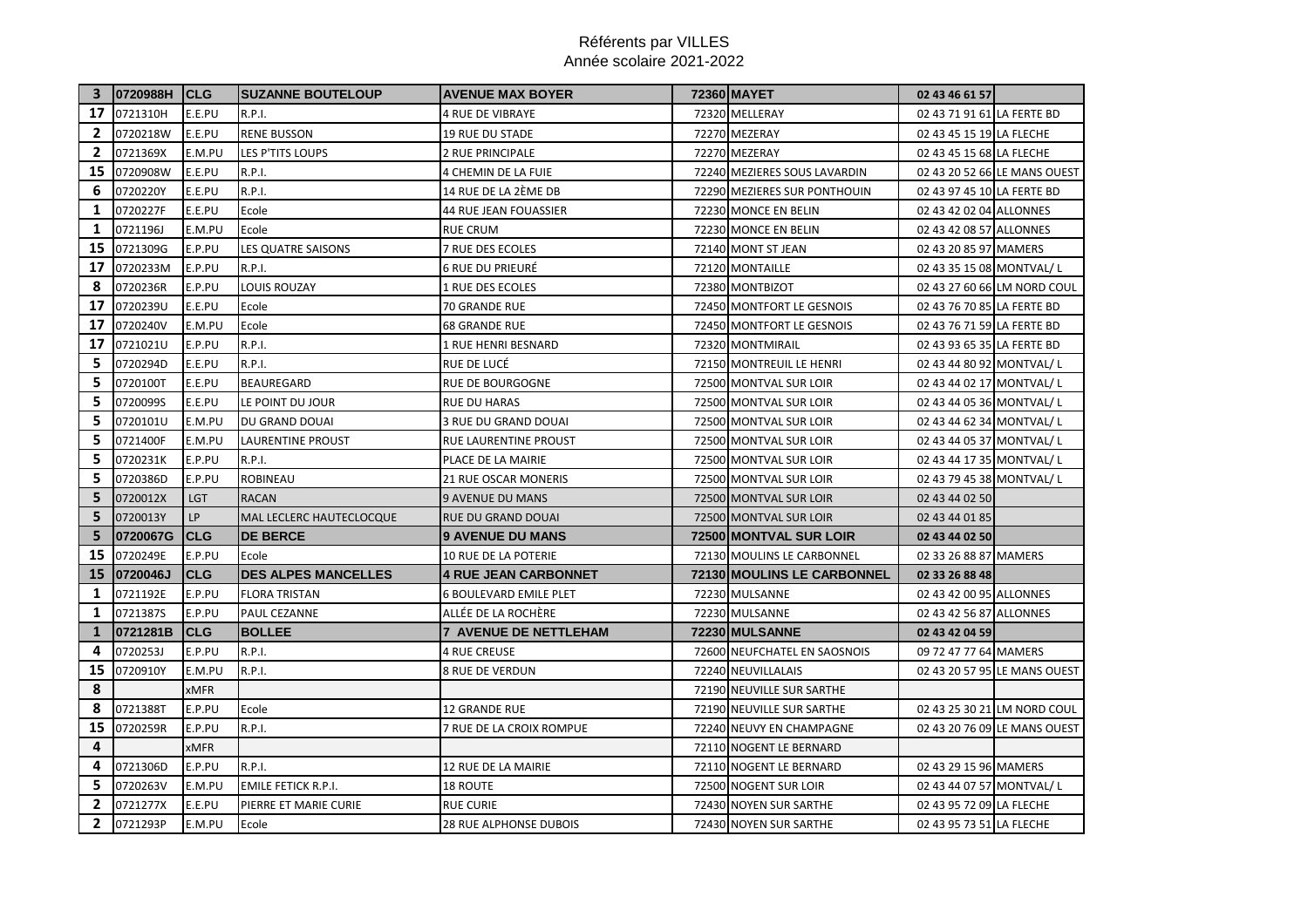| $\mathbf{2}$ | 0721263G CLG |              | <b>MARCEL PAGNOL</b>           | <b>PORT SAINTE MARIE</b>           |                    | <b>72430 NOYEN SUR SARTHE</b> | 02 43 94 81 95             |                             |
|--------------|--------------|--------------|--------------------------------|------------------------------------|--------------------|-------------------------------|----------------------------|-----------------------------|
| 17           | 0720267Z     | E.P.PU       | R.P.I. ECOLE DE NUILLE LE JALA | <b>8 RUE DU ROUGERAI</b>           |                    | 72370 NUILLE LE JALAIS        | 02 43 89 87 98 LA FERTE BD |                             |
| 4            | 0721278Y     | E.P.PU       | <b>R.P.I.</b>                  | RUE DE L'ECOLE                     |                    | 72610 OISSEAU LE PETIT        | 02 33 26 92 34 MAMERS      |                             |
| $\mathbf{2}$ | 0720270C     | E.P.PU       | Ecole                          | 4 RUE DU PRIEURÉ                   | 72330 OIZE         |                               | 02 43 87 21 77 LA FLECHE   |                             |
| $\mathbf{2}$ | 0721065S     | E.P.PU       | LES MARRONNIERS R.P.I.         | 13 AVENUE CHARLES DE GAULLE        |                    | 72300 PARCE SUR SARTHE        | 02 43 95 39 38 SABLE/S     |                             |
| 15           | 0720273F     | E.P.PU       | Ecole                          | 5 RUE DU STADE                     |                    | 72140 PARENNES                | 02 43 27 99 98 MAMERS      |                             |
| 17           | 0720276J     | E.E.PU       | <b>GUILLAUME APOLLINAIRE</b>   | <b>10 RUE VICTOR CROYEAU</b>       |                    | 72250 PARIGNE L EVEQUE        | 02 43 75 80 61 LE MANS SUD |                             |
| 17           | 0720277K     | E.E.PU       | JEAN DE LA FONTAINE            | 2 RUE DES ECOLES                   |                    | 72250 PARIGNE L EVEQUE        | 02 43 75 24 89 LE MANS SUD |                             |
| 17           | 0720278L     | E.M.PU       | AMSTRAMGRAM                    | RUE DE VIRREFOLLET                 |                    | 72250 PARIGNE L EVEQUE        | 02 43 75 24 91 LE MANS SUD |                             |
| 17           | 0720847E     | <b>CLG</b>   | <b>LOUIS CORDELET</b>          | <b>RUE DE CHATEAUROUX</b>          |                    | <b>72250 PARIGNE L EVEQUE</b> | 02 43 75 80 52             |                             |
| $\mathbf{2}$ | 0720275H     | E.P.PU       | LES TROIS TILLEULS             | <b>44 RUE PRINCIPALE</b>           |                    | 72330 PARIGNE LE POLIN        | 02 43 87 23 17 ALLONNES    |                             |
| 4            | 0720626P     | E.P.PU       | R.P.I. DE PIACE - COULOMBIERS  | <b>20 ROUTE NATIONALE</b>          | <b>72170 PIACE</b> |                               | 02 43 97 03 78 MAMERS      |                             |
| $\mathbf{2}$ | 0721026Z     | E.E.PU       | <b>R.P.I.</b>                  | 2 RUE DE LA MADELEINE              |                    | 72350 POILLE SUR VEGRE        | 02 43 95 65 16 SABLE/S     |                             |
| 2            | 0720247C     | E.P.PU       | Ecole                          | 13 PLACE JEAN GRAFFIN              |                    | 72510 PONTVALLAIN             | 02 43 46 31 11 LA FLECHE   |                             |
| $\mathbf{2}$ | 0721304B     | <b>CLG</b>   | <b>JACQUES PREVERT</b>         | <b>RUE DE VISBECK</b>              |                    | 72510 PONTVALLAIN             | 02 43 46 30 70             |                             |
| 2            | 0720634Y     | E.P.PU       | LA VOUTONNE                    | 11 RUE ALAIN DE ROUGE              |                    | 72300 PRECIGNE                | 02 43 92 34 60 SABLE/S     |                             |
| 6            | 0720636A     | E.P.PU       | <b>HENRI MATISSE</b>           | <b>2 RUE DU PERCHE</b>             |                    | <b>72400 PREVAL</b>           | 02 43 93 85 80 LA FERTE BD |                             |
| 5            | 0721307E     | E.E.PU       | R.P.I. RAYMOND BROSSARD        | PLACE DE L'AVENIR                  |                    | 72150 PRUILLE L EGUILLE       | 02 43 40 90 19 MONTVAL/L   |                             |
| 1            | 0721213C     | E.P.PU       | J.Y. COUSTEAU                  | <b>3 RUE DU BORDAGE</b>            |                    | 72700 PRUILLE LE CHETIF       | 02 43 47 14 38 ALLONNES    |                             |
| $\mathbf{2}$ | 0721289K     | E.P.PU       | R.P.I.                         | 11 BIS RUE JULES FERRY             |                    | 72510 REQUEIL                 | 02 43 46 34 36 LA FLECHE   |                             |
| $\mathbf{2}$ | 0720683B     | E.E.PU       | ECOLE DU CHEMIN DE L'ETRE      | 5 RUE DU CHEMIN DE L'ÊTRE          |                    | 72210 ROEZE SUR SARTHE        | 02 43 77 35 68 SABLE/S     |                             |
| $\mathbf{2}$ | 0721313L     | E.M.PU       | <b>FRANCOISE AGUILLON</b>      | 8 ROUTE DE BESNE                   |                    | 72210 ROEZE SUR SARTHE        | 02 43 77 28 82 SABLE/S     |                             |
| 15           | 0720682A     | E.E.PU       | <b>R.P.I.</b>                  | RUE DU MARÉCHAL LECLERC            |                    | 72610 ROUESSE FONTAINE        | 02 43 97 53 58 MAMERS      |                             |
| 15           | 0721308F     | E.P.PU       | Ecole                          | 8 RUE DE L'ECOLE                   |                    | 72140 ROUESSE VASSE           | 02 43 20 86 97 MAMERS      |                             |
| 15           | 0720679X     | E.P.PU       | Ecole                          | <b>4 PLACE DE L'EGLISE</b>         |                    | 72140 ROUEZ                   | 02 43 20 21 66 MAMERS      |                             |
| $\mathbf{1}$ | 0720010V     | <b>LEGTA</b> | LA GERMINIERE                  | LA GERMINIERE                      |                    | 72700 ROUILLON                | 02 43 47 07 59             |                             |
| 1            | 0720677V     | E.P.PU       | Ecole                          | RUE DE L'EGLISE                    |                    | 72700 ROUILLON                | 02 43 47 81 70 ALLONNES    |                             |
| 9            | 0721028B     | E.E.PU       | <b>FERNAND BOUTIER</b>         | 6 RUE DE PARIGNE L'ÉVÊQUE          |                    | 72230 RUAUDIN                 | 02 43 75 71 40 LE MANS SUD |                             |
| 9            | 0721237D     | E.M.PU       | Ecole                          | 10 RUE DES POMMIERS                |                    | 72230 RUAUDIN                 | 02 43 75 75 46 LE MANS SUD |                             |
| 2            | 0720279M     | E.P.PU       | ALAIN-BOURGETEAU               | 1 RUE JEAN DE BUEIL                |                    | 72300 SABLE SUR SARTHE        | 02 43 95 10 81 SABLE/S     |                             |
| $\mathbf{2}$ | 0721200N     | E.P.PU       | <b>GAI LEVANT</b>              | <b>7 AVENUE DE BUCKEBURG</b>       |                    | 72300 SABLE SUR SARTHE        | 02 43 95 06 90 SABLE/S     |                             |
| $\mathbf{2}$ | 0720884V     | E.P.PU       | <b>GILLES MENAGE</b>           | 13 RUE GILLES MÉNAGE               |                    | 72300 SABLE SUR SARTHE        | 02 43 95 03 84 SABLE/S     |                             |
| $\mathbf{2}$ | 0721370Y     | E.P.PU       | LE PRE                         | <b>6 RUE DE LA MARJOLAINE</b>      |                    | 72300 SABLE SUR SARTHE        | 02 43 95 44 33 SABLE/S     |                             |
| $\mathbf{2}$ | 0720883U     | E.P.PU       | SAINT-EXUPERY                  | 5 RUE SAINT EXUPÉRY                |                    | 72300 SABLE SUR SARTHE        | 02 43 95 03 63 SABLE/S     |                             |
| $\mathbf{2}$ | 0720070K     | <b>CLG</b>   | <b>PIERRE REVERDY</b>          | <b>20 AVENUE CHARLES DE GAULLE</b> |                    | <b>72305 SABLE SUR SARTHE</b> | 02 43 95 37 93             |                             |
| $\mathbf{2}$ | 0720048L     | LPO LYC      | <b>RAPHAEL ELIZE</b>           | <b>21 RUE ST DENIS</b>             |                    | 72301 SABLE SUR SARTHE CEDEX  | 02 43 62 46 50             |                             |
| $\mathbf{2}$ | 0720989J     | <b>CLG</b>   | <b>SIMONE VEIL</b>             | <b>RUE FRANCOIS MAURIAC</b>        |                    | 72305 SABLE SUR SARTHE CEDE)  | 02 43 95 07 55             |                             |
| 8            | 0721015M     | E.E.PU       | <b>MAURICE GENEVOIX</b>        | 16 RUE BEL AIR                     |                    | 72190 SARGE LES LE MANS       |                            | 02 43 76 52 52 LM NORD COUL |
| 8            | 0721197K     | E.M.PU       | <b>MAURICE GENEVOIX</b>        | PLACE DE LA POSTE                  |                    | 72190 SARGE LES LE MANS       |                            | 02 43 76 50 30 LM NORD COUL |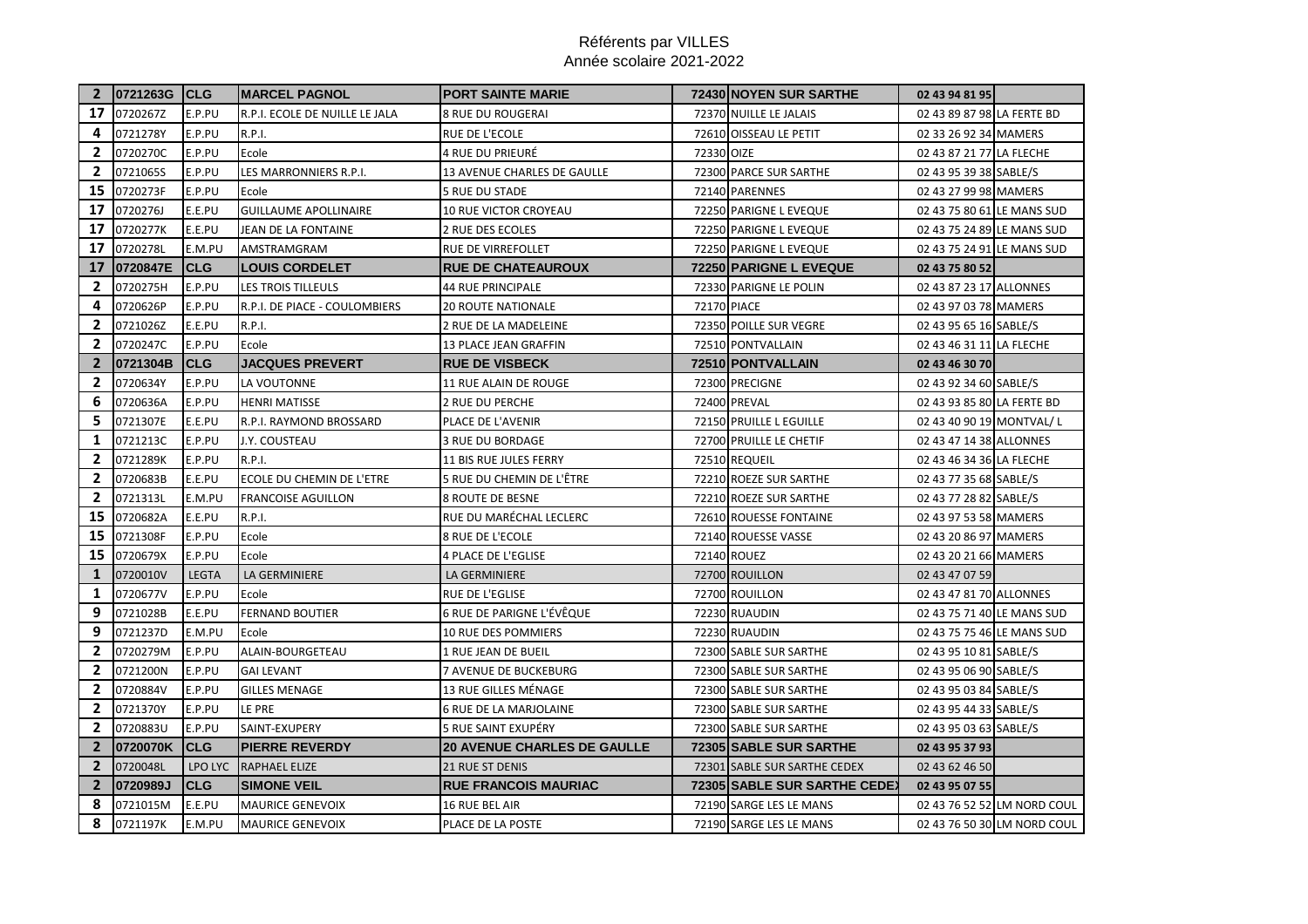|              | 15 0720786N | E.E.PU     | <b>JACQUES PREVERT</b>        | 22 BIS RUE DE LA PELOUSE       |            | 72460 SAVIGNE L EVEQUE           | 02 43 27 54 87 LE MANS EST |                             |
|--------------|-------------|------------|-------------------------------|--------------------------------|------------|----------------------------------|----------------------------|-----------------------------|
| 15           | 0721291M    | E.M.PU     | POMME D API                   | 16 RUE DE LA LIBÉRATION        |            | 72460 SAVIGNE L EVEQUE           | 02 43 27 51 75 LE MANS EST |                             |
| 6            | 0720788R    | E.P.PU     | Ecole                         | 20 AVENUE DU GÉNÉRAL DE GAULLE |            | 72160 SCEAUX SUR HUISNE          | 02 43 93 22 82 LA FERTE BD |                             |
| 4            | 0720789S    | E.P.PU     | <b>R.P.I.</b>                 | <b>22 RUE PIERREUSE</b>        |            | 72170 SEGRIE                     | 02 43 33 12 18 MAMERS      |                             |
| 17           | 0720791U    | E.P.PU     | Ecole                         |                                |            | 72390 SEMUR EN VALLON            | 02 43 93 67 37 LA FERTE BD |                             |
| 15           | 0721242J    | E.E.PU     | Ecole                         | PLACE DES MINIMES              |            | 72140 SILLE LE GUILLAUME         | 02 43 20 13 90 MAMERS      |                             |
| 15           | 0721395A    | E.M.PU     | <b>FRANCOIS DEFORGE</b>       | 37 RUE DE MAYENNE              |            | 72140 SILLE LE GUILLAUME         | 02 43 20 12 51 MAMERS      |                             |
| 15           | 0720055U    | <b>LGT</b> | <b>PAUL SCARRON</b>           | 579 ROUTE PAUL SCARRON         |            | 72140 SILLE LE GUILLAUME         | 02 43 52 11 00             |                             |
| 15           | 0721365T    | <b>CLG</b> | <b>PAUL SCARRON</b>           | 579 ROUTE PAUL SCARRON         |            | <b>72140 SILLE LE GUILLAUME</b>  | 02 43 52 11 00             |                             |
| 6            | 0721016N    | E.P.PU     | <b>RENE LANGLAIS</b>          | <b>RUE NEUVE</b>               |            | 72460 SILLE LE PHILIPPE          | 02 43 27 53 46 LA FERTE BD |                             |
| $\mathbf{2}$ | 0720311X    | E.P.PU     | Ecole                         | <b>RUE SAINT-AQUILIN</b>       |            | 72300 SOLESMES                   | 02 43 95 37 26 SABLE/S     |                             |
| 4            | 0720313Z    | E.P.PU     | R.P.I.                        | <b>5 RUE DU PUITS FORGET</b>   |            | 72130 SOUGE LE GANELON           | 02 43 33 81 09 MAMERS      |                             |
| 8            | 0720314A    | E.P.PU     | R.P.I. JEAN PHILIPPE CHABOT   | <b>RUE DES PONTS</b>           |            | 72380 SOUILLE                    |                            | 02 43 27 44 00 LM NORD COUL |
| 2            | 0720316C    | E.P.PU     | Ecole                         | 3 ROUTE DE FLACÉ               |            | 72210 SOULIGNE FLACE             | 02 43 88 57 91 SABLE/S     |                             |
| 6            | 0721071Y    | E.P.PU     | Ecole                         | PLACE DE LA MAIRIE             |            | 72290 SOULIGNE SOUS BALLON       |                            | 02 43 27 36 41 LM NORD COUL |
| 17           | 0720319F    | E.M.PU     | <b>R.P.I.</b>                 | 8 GRANDE RUE                   |            | 72370 SOULITRE                   | 02 43 89 82 10 LA FERTE BD |                             |
| $\mathbf{2}$ | 0720320G    | E.P.PU     | <b>VAL DE TAUDE</b>           | 1 RUE DE LA MAIRIE             |            | 72300 SOUVIGNE SUR SARTHE        | 02 43 95 45 15 SABLE/S     |                             |
| 1            | 0720321H    | E.E.PU     | Ecole                         | ROUTE DE FILLE                 | 72700 SPAY |                                  | 02 43 21 80 74 ALLONNES    |                             |
| 1            | 0721312K    | E.M.PU     | LES PETITS PAS                | ROUTE DE FILLE                 | 72700 SPAY |                                  | 02 43 21 11 68 ALLONNES    |                             |
| 4            | 0720664F    | E.P.PU     | R.P.I.                        | 4 PLACE DE L'EGLISE            |            | 72130 ST AUBIN DE LOCQUENAY      | 02 43 97 23 20 MAMERS      |                             |
| 6            | 0720662D    | E.P.PU     | <b>VINCENT VAN GOGH</b>       | <b>29 RUE DES ECOLES</b>       |            | 72400 ST AUBIN DES COUDRAIS      | 02 43 93 87 63 LA FERTE BD |                             |
| 5            | 0720661C    | E.P.PU     | JEAN DE LA FONTAINE           | <b>6 RUE DE L'ECOLE</b>        |            | 72220 ST BIEZ EN BELIN           | 02 43 42 13 57 MONTVAL/L   |                             |
| 17           | 0720659A    | E.E.PU     | <b>PAUL BERT</b>              | LIEU-DIT LA COURTILLE          |            | 72120 ST CALAIS                  | 02 43 35 85 64 MONTVAL/L   |                             |
| 17           | 0721268M    | E.M.PU     | <b>CHARLES PERRAULT</b>       | LIEU-DIT LA COURTILLE          |            | 72120 ST CALAIS                  | 02 43 35 03 23 MONTVAL/L   |                             |
| 17           | 0720658Z    | E.M.PU     | Ecole                         | 1 RUE DU DOCTEUR OLLIVIER      |            | 72120 ST CALAIS                  | 02 43 35 03 03 MONTVAL/L   |                             |
| 17           | 0721301Y    | <b>LP</b>  | <b>JEAN RONDEAU</b>           | <b>ROUTE DE RAHAY</b>          |            | 72120 ST CALAIS                  | 02 43 63 14 14             |                             |
| 17           | 0720051P    | <b>CLG</b> | <b>JULES FERRY</b>            | <b>10 RUE DE L IMAGE</b>       |            | <b>72120 ST CALAIS</b>           | 02 43 63 17 17             |                             |
| 6            | 0720657Y    | E.P.PU     | Ecole                         | ROUTE DE LOMBRON               |            | 72110 ST CELERIN                 | 02 43 29 37 48 LA FERTE BD |                             |
| 17           | 0720651S    | E.P.PU     | Ecole                         | <b>34 GRANDE RUE</b>           |            | 72460 ST CORNEILLE               | 02 43 27 52 89 LE MANS EST |                             |
| 4            | 0720649P    | E.E.PU     | <b>CLAUDE BOUCHARD</b>        | <b>2 RUE DES ECOLES</b>        |            | 72110 ST COSME EN VAIRAIS        | 02 43 97 55 80 MAMERS      |                             |
| 4            | 0721056G    | E.M.PU     | <b>JOEL SADELER</b>           | <b>13 BIS RUE NATIONALE</b>    |            | 72110 ST COSME EN VAIRAIS        | 02 43 97 56 40 MAMERS      |                             |
| 4            | 0720053S    | <b>CLG</b> | <b>VERON DE FORBONNAIS</b>    | <b>2 AVENUE DES CYTISES</b>    |            | <b>72110 ST COSME EN VAIRAIS</b> | 02 43 97 55 63             |                             |
| 15           | 0720647M    | E.P.PU     | R.P.I. VIRE/CHEVILLE/AVESSE/S | 43 AVENUE DE LA LIBÉRATION     |            | 72350 ST DENIS D ORQUES          | 02 43 88 41 92 SABLE/S     |                             |
| 1            | 0721297U    | E.P.PU     | <b>TROMPE SOURIS</b>          | RUE DE SOULIGNE                |            | 72700 ST GEORGES DU BOIS         | 02 43 47 11 48 ALLONNES    |                             |
| 4            | 0720643H    | E.E.PU     | R.P.I. CASSINI                | ROUTE DE BONNETABLE            |            | 72110 ST GEORGES DU ROSAY        | 02 43 29 13 79 MAMERS      |                             |
| 4            | 0720692L    | E.P.PU     | <b>R.P.I.</b>                 | 26 RUE DES ARDOISIÈRES         |            | 72130 ST GEORGES LE GAULTIER     | 02 43 34 38 29 MAMERS      |                             |
| 5            | 0720287W    | E.E.PU     | ROLAND DERET                  | 2 BIS RUE DE TOURAINE          |            | 72220 ST GERVAIS EN BELIN        | 02 43 42 56 91 MONTVAL/L   |                             |
| 5            | 0721394Z    | E.M.PU     | <b>ROLAND DERET</b>           | <b>10 RUE DE TOURAINE</b>      |            | 72220 ST GERVAIS EN BELIN        | 02 43 42 56 90 MONTVAL/L   |                             |
| 8            | 0720295E    | E.P.PU     | Ecole                         | 37 BIS RUE PRINCIPALE          |            | 72380 ST JEAN D ASSE             |                            | 02 43 25 25 60 LM NORD COUL |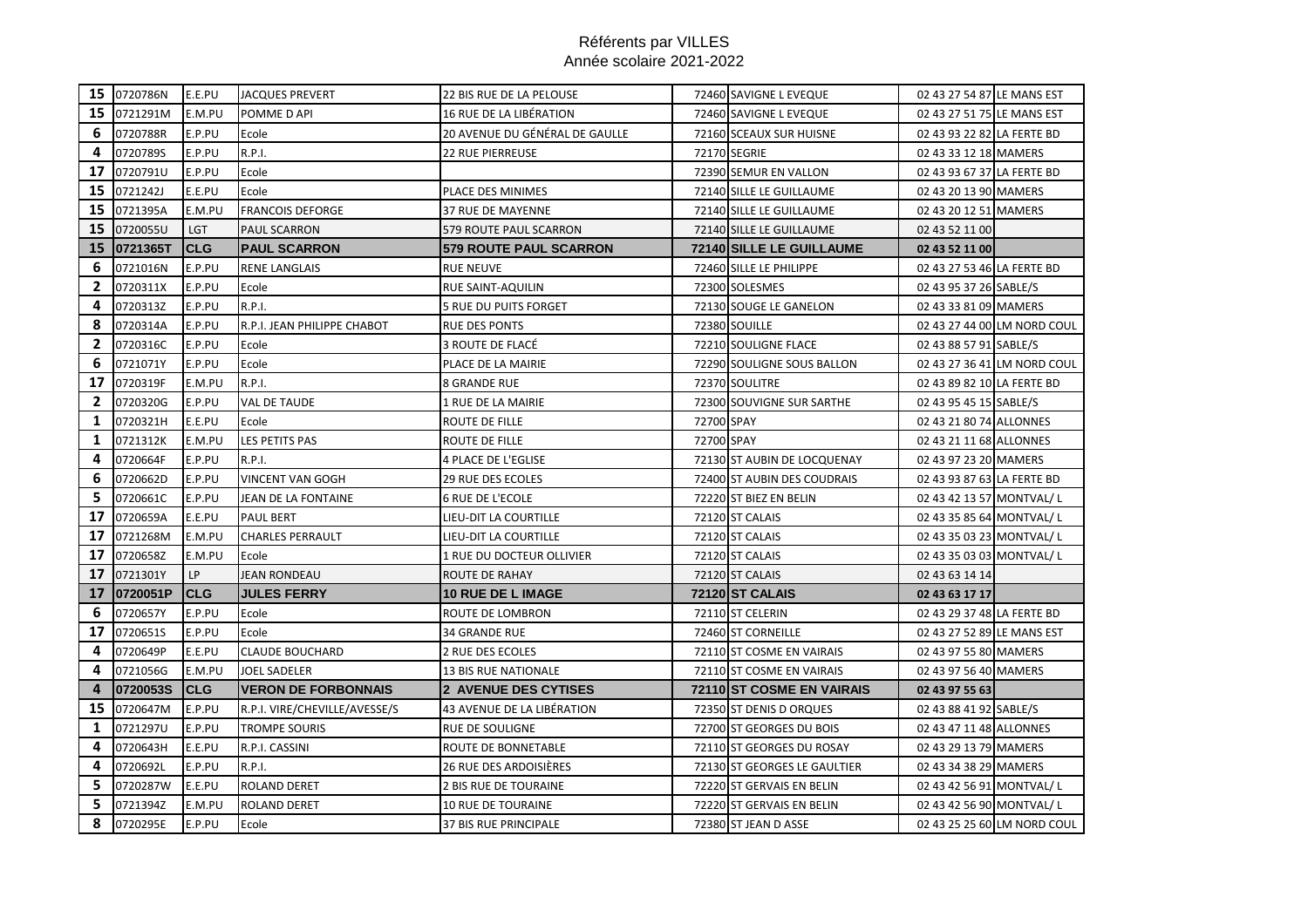|              | 2 0720298H | E.P.PU      | Ecole                          | 11 RUE DE LA MAIRIE         |                     | 72510 ST JEAN DE LA MOTTE         | 02 43 45 46 91 LA FLECHE   |                              |
|--------------|------------|-------------|--------------------------------|-----------------------------|---------------------|-----------------------------------|----------------------------|------------------------------|
| $\mathbf{2}$ | 0720301L   | E.P.PU      | Ecole                          | <b>RUE DES ETANGS</b>       |                     | 72430 ST JEAN DU BOIS             | 02 43 95 76 68 SABLE/S     |                              |
| 17           | 0720304P   | E.P.PU      | <b>TRISTAN KLINGSOR</b>        | 18 RUE SAINTE ANNE          |                     | 72320 ST MAIXENT                  | 02 43 93 49 81 LA FERTE BD |                              |
| 4            | 0721288J   | E.E.PU      | R.P.I.                         | 20 ROUTE D'ALENCON          |                     | 72170 ST MARCEAU                  | 02 43 33 07 60 MAMERS      |                              |
| 5            | 0720743S   | E.E.PU      | Ecole                          | ROUTE DE TELOCHE            |                     | 72220 ST MARS D OUTILLE           | 02 43 42 75 56 MONTVAL/L   |                              |
| 5            | 0721002Y   | E.M.PU      | LA PASTOURELLE                 | ROUTE DE TELOCHE            |                     | 72220 ST MARS D OUTILLE           | 02 43 42 71 93 MONTVAL/L   |                              |
| 5            | 0721037L   | E.E.PU      | R.P.I.                         | PLACE DE L'EGLISE           |                     | 72440 ST MARS DE LOCQUENAY        | 02 43 35 69 17 MONTVAL/L   |                              |
| 17           | 0720744T   | E.E.PU      | <b>CLAUDE CHAPPE</b>           | 6 ALLÉE SAINTE CATHERINE    |                     | 72470 ST MARS LA BRIERE           | 02 43 89 20 56 LE MANS EST |                              |
| 17           | 0720746V   | E.M.PU      | LES HAUTS CHAMPS               | ALLÉE DES HAUTS CHAMPS      |                     | 72470 ST MARS LA BRIERE           | 02 43 89 74 39 LE MANS EST |                              |
| 17           | 0721064R   | E.P.PU      | <b>GUSTAVE BILLARD</b>         | <b>6 RUE DES ECOLES</b>     |                     | 72440 ST MICHEL DE CHAVAIGNES     | 02 43 63 10 87 LA FERTE BD |                              |
| 4            | 0720753C   | E.P.PU      | Ecole                          | <b>6 RUE DES ECOLES</b>     |                     | 72130 ST OUEN DE MIMBRE           | 02 43 97 24 16 MAMERS      |                              |
| 5            | 0721233Z   | E.P.PU      | <b>CLAIRE FONTAINE</b>         | <b>24 RUE SAINT-MAMERT</b>  |                     | 72220 ST OUEN EN BELIN            | 02 43 87 46 51 MONTVAL/L   |                              |
| 4            | 0720757G   | E.P.PU      | <b>CHARLES PERRAULT</b>        | 2 PLACE DE L'EGLISE         |                     | 72610 ST PATERNE LE CHEVAIN       | 02 33 31 74 40 MAMERS      |                              |
| 4            | 0720114H   | E.P.PU      | LE CHAT PERCHE / LE CHEVAIN    | PLACE DU CHÂTEAU            |                     | 72610 ST PATERNE LE CHEVAIN       | 02 33 27 42 52 MAMERS      |                              |
| 8            | 0720292B   | E.P.PU      | Ecole                          | RUE DU PETIT VIGNARD        |                     | 72190 ST PAVACE                   |                            | 02 43 81 65 85 LM NORD COUL  |
| 5            | 0721214D   | E.M.PU      | R.P.I. ECOLE LES P'TITS BOPPES | <b>6 RUE DE LA VEUVE</b>    |                     | 72150 ST PIERRE DU LOROUER        | 02 43 44 83 10 MONTVAL/L   |                              |
| 15           | 0720764P   | E.P.PU      | <b>HENRI NIGOUL</b>            | 33 RUE GRASBY               |                     | 72140 ST REMY DE SILLE            | 02 43 20 36 85 MAMERS      |                              |
| 4            | 0720766S   | E.P.PU      | <b>R.P.I.</b>                  | <b>6 RUE DES CHANVRIERS</b> |                     | 72600 ST REMY DES MONTS           | 02 43 33 49 02 MAMERS      |                              |
| 8            |            | Ly          | Les Horizons                   |                             |                     | 72650 ST SATURNIN                 |                            |                              |
| 8            | 0720772Y   | E.E.PU      | Ecole                          | 12 RUE DES ECOLES           |                     | 72650 ST SATURNIN                 |                            | 02 43 25 32 20 LM NORD COUL  |
| 8            | 0721445E   | E.M.PU      | LE PETIT MONDE                 | <b>BOULEVARD DE MAULE</b>   |                     | 72650 ST SATURNIN                 |                            | 02 43 25 53 00 LM NORD COUL  |
| 15           | 0720773Z   | E.E.PU      | R.P.I.                         | 15 RUE DE LA SELLE          |                     | 72240 ST SYMPHORIEN               |                            | 02 43 20 72 23 LE MANS OUEST |
| 4            | 0720777D   | E.E.PU      | R.P.I.                         | 12 RUE VIVENTIEN            |                     | 72600 ST VINCENT DES PRES         | 02 43 33 14 13 MAMERS      |                              |
| 5            | 0721270P   | E.P.PU      | R.P.I. 24 RUE EDMOND CHARLOT   | 24 RUE EDMOND CHARLOT       |                     | 72150 ST VINCENT DU LOROUER       | 02 43 44 84 17 MONTVAL/L   |                              |
| 8            | 0721077E   | E.P.PU      | Ecole                          | 2 RUE JULES FERRY           |                     | 72380 STE JAMME SUR SARTHE        |                            | 02 43 27 62 94 LM NORD COUL  |
| 8            | 0721042S   | <b>ICLG</b> | <b>JEAN ROSTAND</b>            | <b>19 RUE JULES FERRY</b>   |                     | <b>72380 STE JAMME SUR SARTHE</b> | 02 43 27 60 15             |                              |
| 8            | 0720771X   | E.P.PU      | Ecole                          | 4 RUE DE CONLIE             |                     | 72380 STE SABINE SUR LONGEVE      |                            | 02 43 25 27 80 LM NORD COUL  |
| 6            | 0720329S   | E.P.PU      | Ecole                          | 1 ALLÉE DU PRESSOIR         | <b>72290 TEILLE</b> |                                   |                            | 02 43 27 81 15 LM NORD COUL  |
| 1            | 0720330T   | E.M.PU      | <b>CROQUE LUNE</b>             | 29 RUE DU 8 MAI             |                     | 72220 TELOCHE                     | 02 43 42 00 42 ALLONNES    |                              |
| 1            | 0720331U   | E.E.PU      | AU FIL DU RHONNE               | PLACE DU DOCTEUR ALLAIN     |                     | 72220 TELOCHE                     | 02 43 42 03 90 ALLONNES    |                              |
| 15           | 0721254X   | E.P.PU      | R.P.I. VICTOR THEBAULT         | RUE PROSPER HIRBEC          |                     | <b>72240 TENNIE</b>               |                            | 02 43 20 98 28 LE MANS OUEST |
| 3            | 0721029C   | E.P.PU      | R.P.I. SAVIGNE / THOREE        | 10 RUE DES ECOLES           |                     | 72800 THOREE LES PINS             | 02 43 45 61 92 LA FLECHE   |                              |
| 17           | 0720346K   | E.P.PU      | JACQUES YVES COUSTEAU          | RUE ALBERT TROTTE HATTON    |                     | 72160 THORIGNE SUR DUE            | 02 43 89 05 15 LA FERTE BD |                              |
| 6            | 0721243K   | E.P.PU      | Ecole                          | 6 PLACE DE LA MAIRIE        |                     | 72110 TORCE EN VALLEE             | 02 43 23 98 67 LA FERTE BD |                              |
| 10           | 0720349N   | E.P.PU      | LES HAPPELIERES                | RUE DES ECOLES              |                     | 72650 TRANGE                      |                            | 02 43 88 85 81 LE MANS OUEST |
| 17           | 0721004A   | E.P.PU      | R.P.I. TRESSON                 | 3 RUE DES LILAS             |                     | 72440 TRESSON                     | 02 43 35 71 16 LA FERTE BD |                              |
| 17           | 0720354U   | E.P.PU      | <b>FERNAND LORIOT</b>          | RUE DE LA MAIRIE            |                     | 72160 TUFFE VAL DE LA CHERONNE    | 02 43 93 47 99 LA FERTE BD |                              |
| 3            | 0721209Y   | E.P.PU      | Ecole                          | RUE DE LA LIBÉRATION        | 72500 VAAS          |                                   | 02 43 46 71 48 LA FLECHE   |                              |
| 17           | 0720912A   | E.P.PU      | R.P.I. - ECOLE DE VALENNES     | 17 RUE DE L'EGLISE          |                     | 72320 VALENNES                    | 02 43 35 04 87 LA FERTE BD |                              |